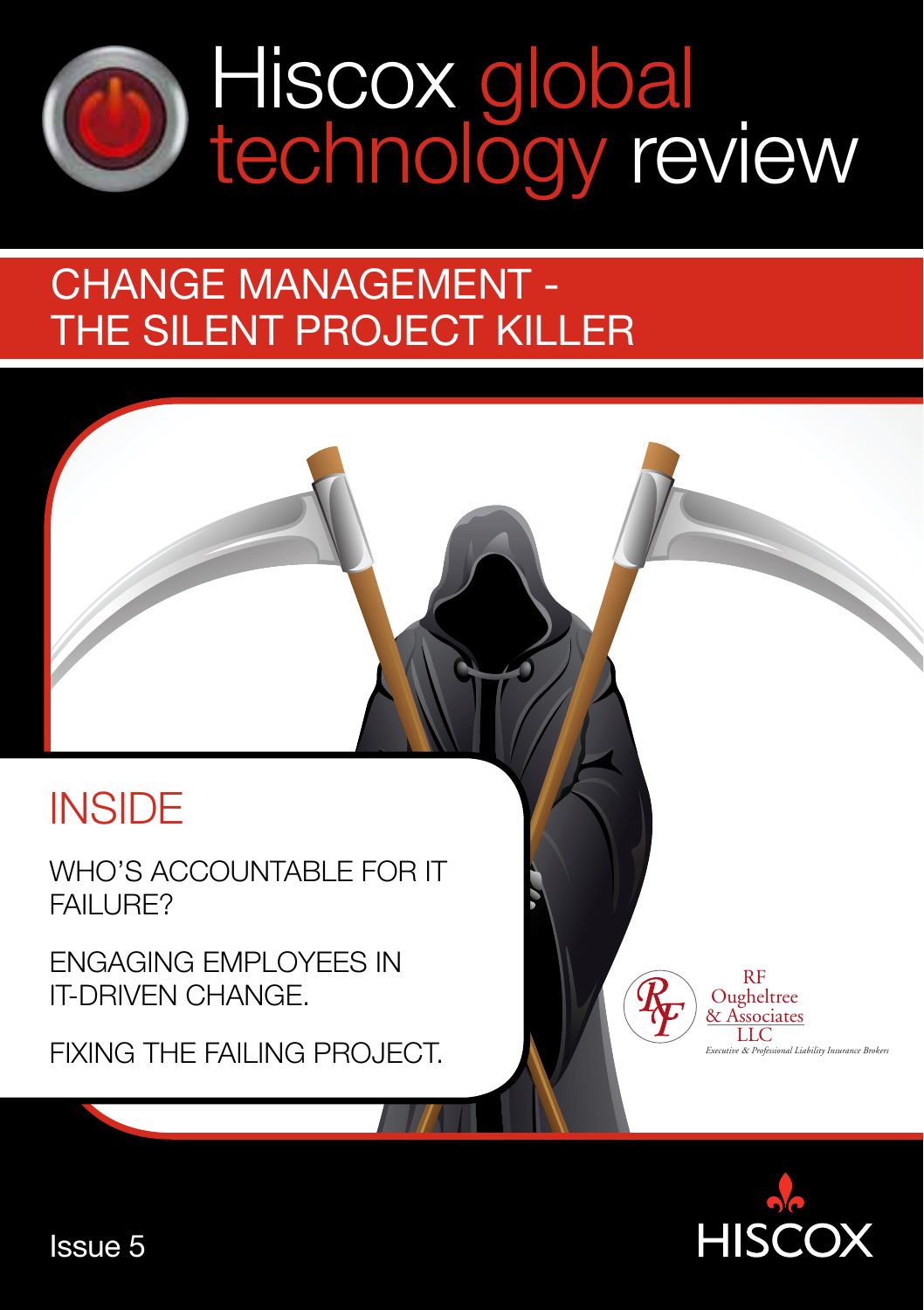# **CONTENTS**

- 01: who's accountable for IT FAILURE?
- 02: Engaging employees in IT-driven change.
- 03: fixing the failing project.

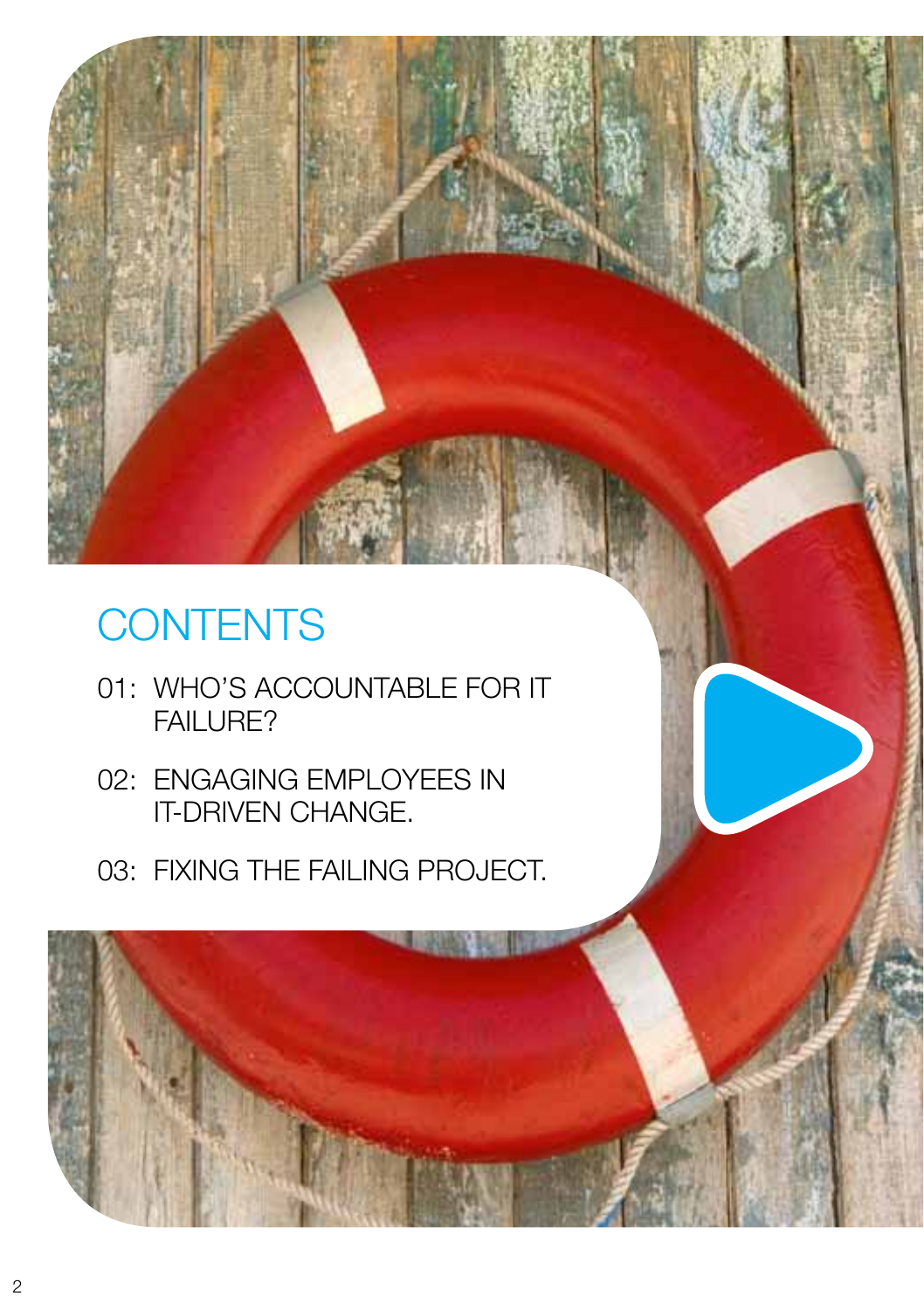# **Introduction**

When proposing that this issue should be on the real causes of project failure, dissenting voices suggested that the causes of failure are well known and well documented. If that is the case, why then do so many projects still fail to deliver all or substantially all of the value that they planned to deliver?

One of the principal causes of project failure – which is so often overlooked as the root cause – is a failure in change management. Time and time again projects fail not because the concept or technical solution is a bad one but because the supplier and/or customer failed to:

- manage communications with affected staff;
- • engage staff in the design from the outset;
- ensure that staff understood what was in it for them;
- appoint the right people to manage the project or design the system;
- ensure that senior management are seen to actively sponsor the change and walk the talk;
- reinforce the changes after the delivery phase of the project is completed;
- empower the CIO with the necessary authority (and accountability) to deliver change.

In this issue, we have invited some of the most respected and prolific writers on the topic of project failure and its root causes. Michael Krigsman sets the scene with an overview of why projects

fail and provides some real examples of the devastating impact a failed project can have on a business. Barbara Kivowitz then examines the role of employee engagement in the successful delivery of projects. Finally, Todd C. Williams, author of 'Rescue the Problem Project: A Complete Guide to Identifying, Preventing and Recovering from Project Failure' provides an excellent article on the extreme care and attention required to rescue successfully a failing project.

Our sincere thanks go to all three contributors with special thanks to Michael Krigsman, whose invaluable support in creating this issue is acknowledged.

As always, we hope this issue is both thought provoking and, above all, of practical use to suppliers and customers alike. None of us want projects to fail. With greater awareness of the root causes of failure, we may get some way to achieving that goal.

With best wishes,

Jim Whetstone

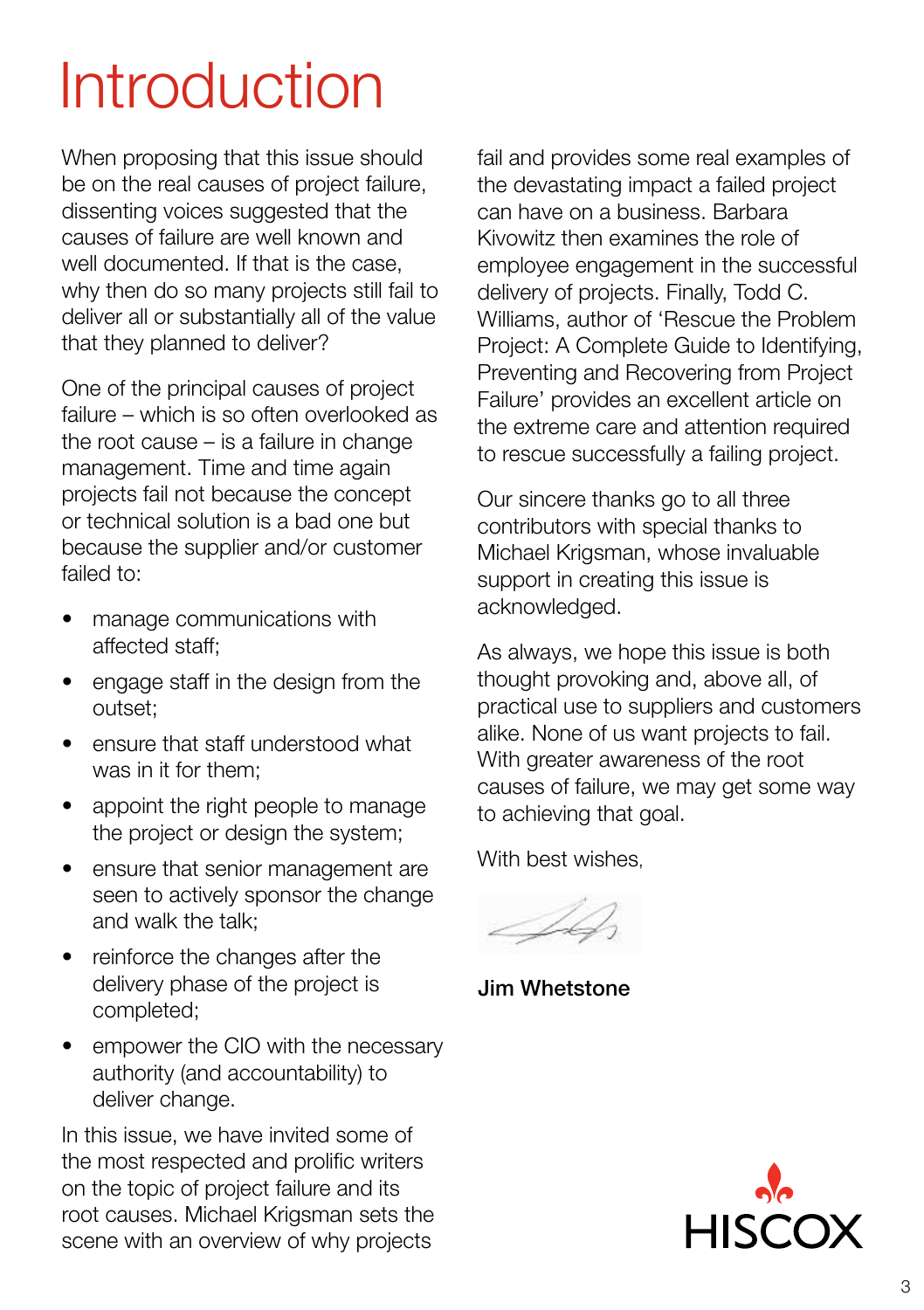# 01: Who is accountable for IT failure?

#### Michael Krigsman

CEO, Asuret Inc., a consulting company that helps organizations run better business transformation initiatives, including cloud computing.



IT failures are causing precipitous drops in earnings and in some cases, prompting armed guards to protect executive suites. It's a management crisis of serious proportions – and has been largely ignored. Here's what senior executives need to know – and do – right now.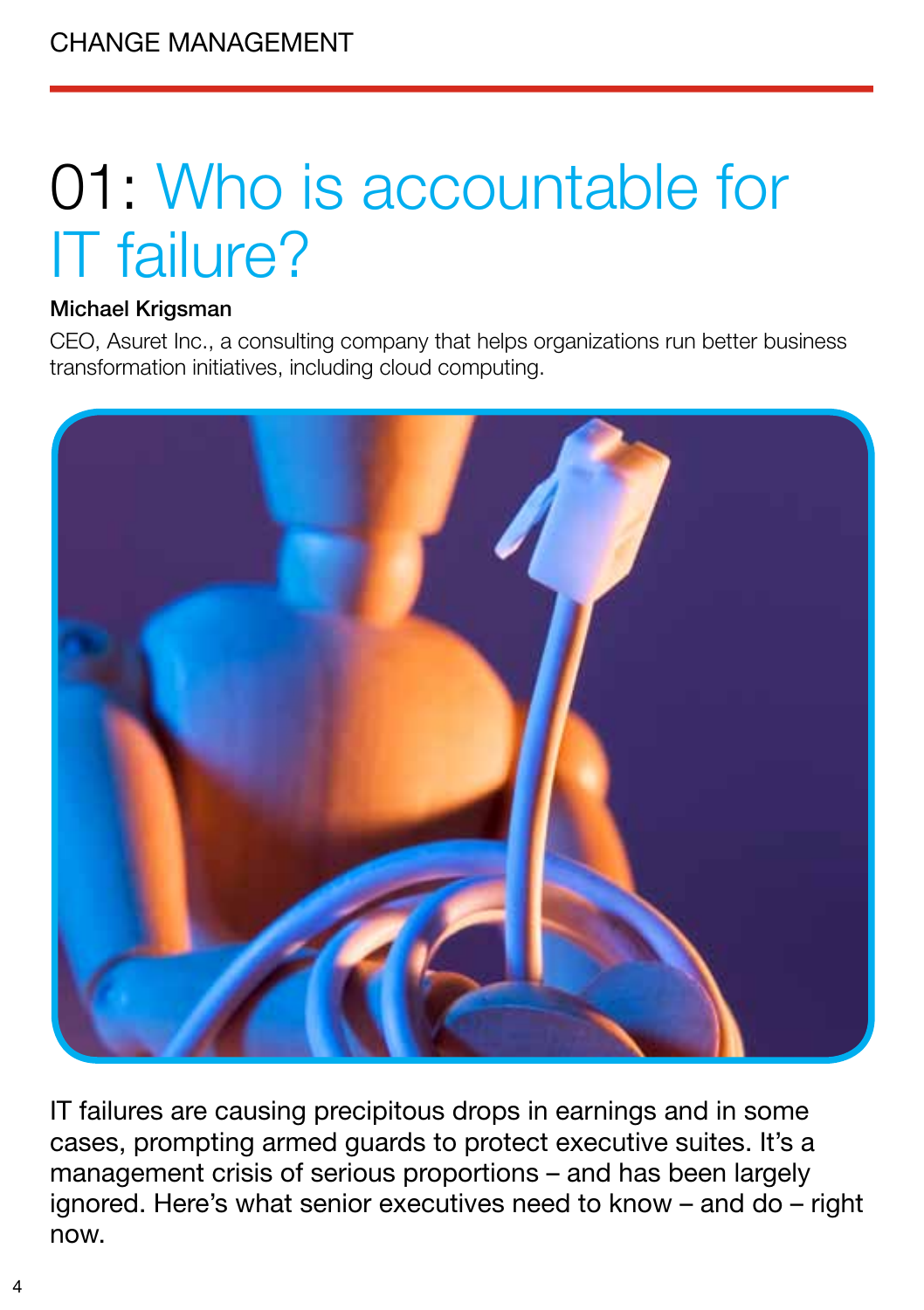It's a sobering statistic: nearly 70 percent of IT projects fail in some important way, putting the economic impact worldwide at three billion dollars, which corresponds to 4.7 percent of global GDP. And it's a universal problem: setbacks span the public and private sectors, occur in all industries, and often result in substantial economic and productivity losses.

Just look at these CRM failure statistics for the years 2001-2009 – the numbers tell a story of serious problems related to IT project delivery:

- 2001 Gartner Group: 50%
- 2002 Butler Group: 70%
- 2002 Selling Power, CSO Forum: 69.3%
- 2005 AMR Research: 18%
- 2006 AMR Research: 31%
- 2007 AMR Research: 29%
- 2007 Economist Intelligence Unit: 56%
- • 2009 Forrester Research: 47%

In virtually every case of failure, management fails to anticipate serious problems. Even in cases where problems are likely, IT failure is too often considered business-as-usual, with executives throwing their figurative hands in the air, in surrender to chance or bad luck.

#### IT failures happen...

When managers exercise insufficient judgment, possess too little experience, hire the wrong people, ignore warning signs, and, crucially, fail to involve

affected employees in a way that eases the path to success.

#### Why IT projects fail

Although tempting to blame project managers for failure, we must point attention to senior executives for allowing the conditions for failure to exist in the first place. The underlying reasons fall into three categories:

- 1. Unrealistic and mismatched expectations;
- 2. Conflicts of interest among customers, vendors and integrators;
- 3. Corporate organization structure that conspires toward failure.

#### Unrealistic and mismatched expectations.

Too many executives expect technology magically to solve business problems, an almost delusional misconception that leads to unhealthy risk. Dr. Paul Kedrosky, a well-known investor and economics writer, explains why: "software is super malleable and appears to create infinite productivity," he says, "which creates a nearly perfect trap for senior executives."

Health care business services provider, MedSynergies, fell into this trap when it purchased software from Lawson Software. The ill-fated relationship ended in a lawsuit when MedSynergies sued Lawson and hosting provider, Velocity Technologies, claiming the companies:

"Conspired to lure plaintiffs into onerous, long-term software, hosting and services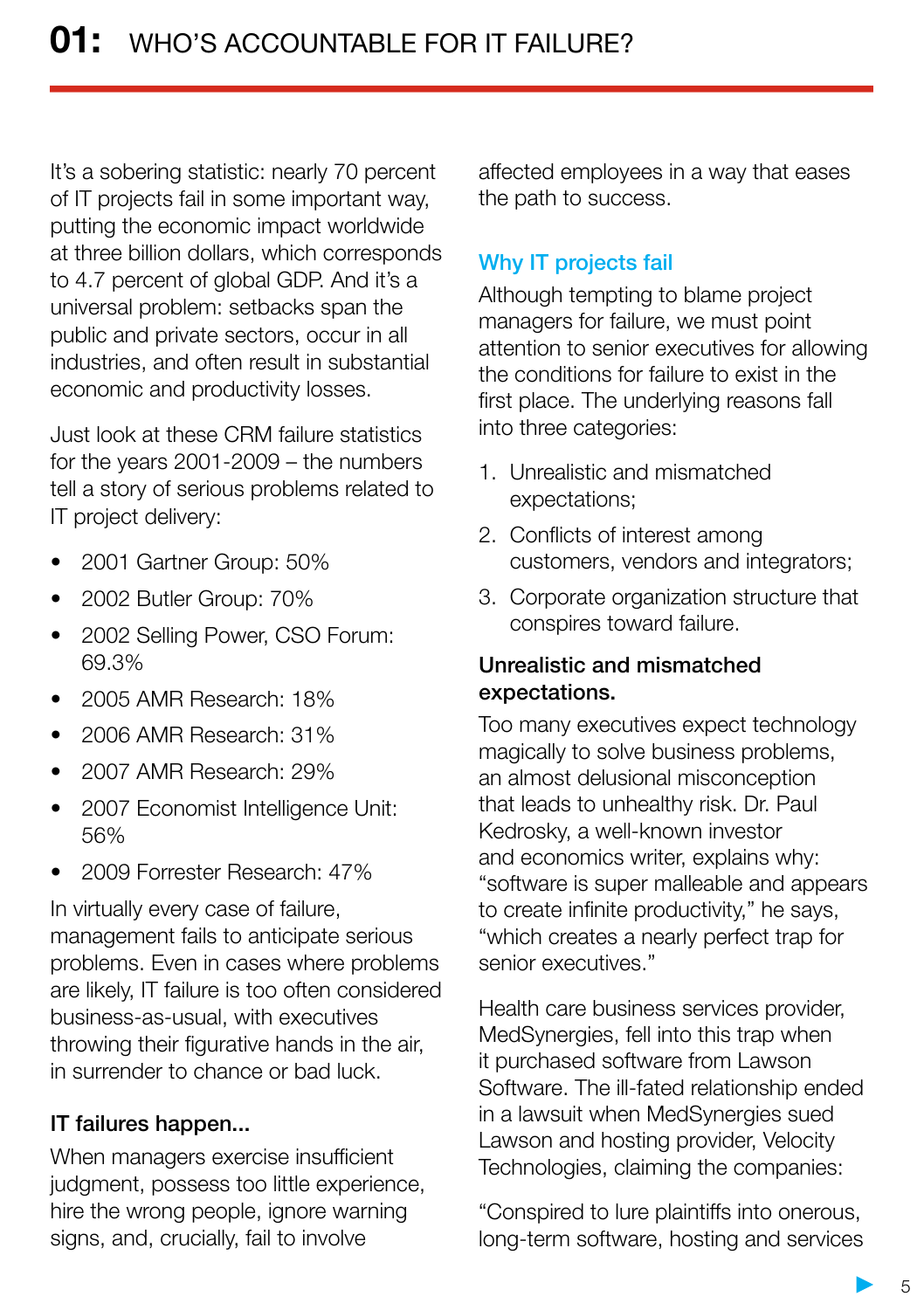"Although tempting to blame project managers for failure, we must point attention to senior executives for allowing the conditions for failure to exist in the first place."



contracts and then simply failed to perform," the complaint said. "When their software did not work, defendants piled up the services, charging hundreds of thousands of dollars in 'consulting fees' to fix the problems they themselves created."

Although there are two sides to every story, it's clear the parties had sharp differences of opinion regarding software capabilities and implementation process.

In another case of mismatched expectations, farming organization Woolf Enterprises sued ERP supplier Ross Systems over a failed implementation. Woolf's lawsuit states that Ross made: pre-sale promises…that its software would fit Woolf's needs without major

tweaks, save for a 'grower accounting module…' Moreover, while Ross promised it would develop the grower accounting module at no charge to Woolf, it never had any intention of doing so, according to the complaint.

Forensic financial analyst and blogger Francine McKenna adds, "We let business off the hook because IT is complicated." In both the previous examples, the lawsuits are rooted in business, rather than technology, disputes. However, when technology is involved, many executives relinquish accountability they might otherwise retain.

Although technology itself plays a role in some IT failures, far more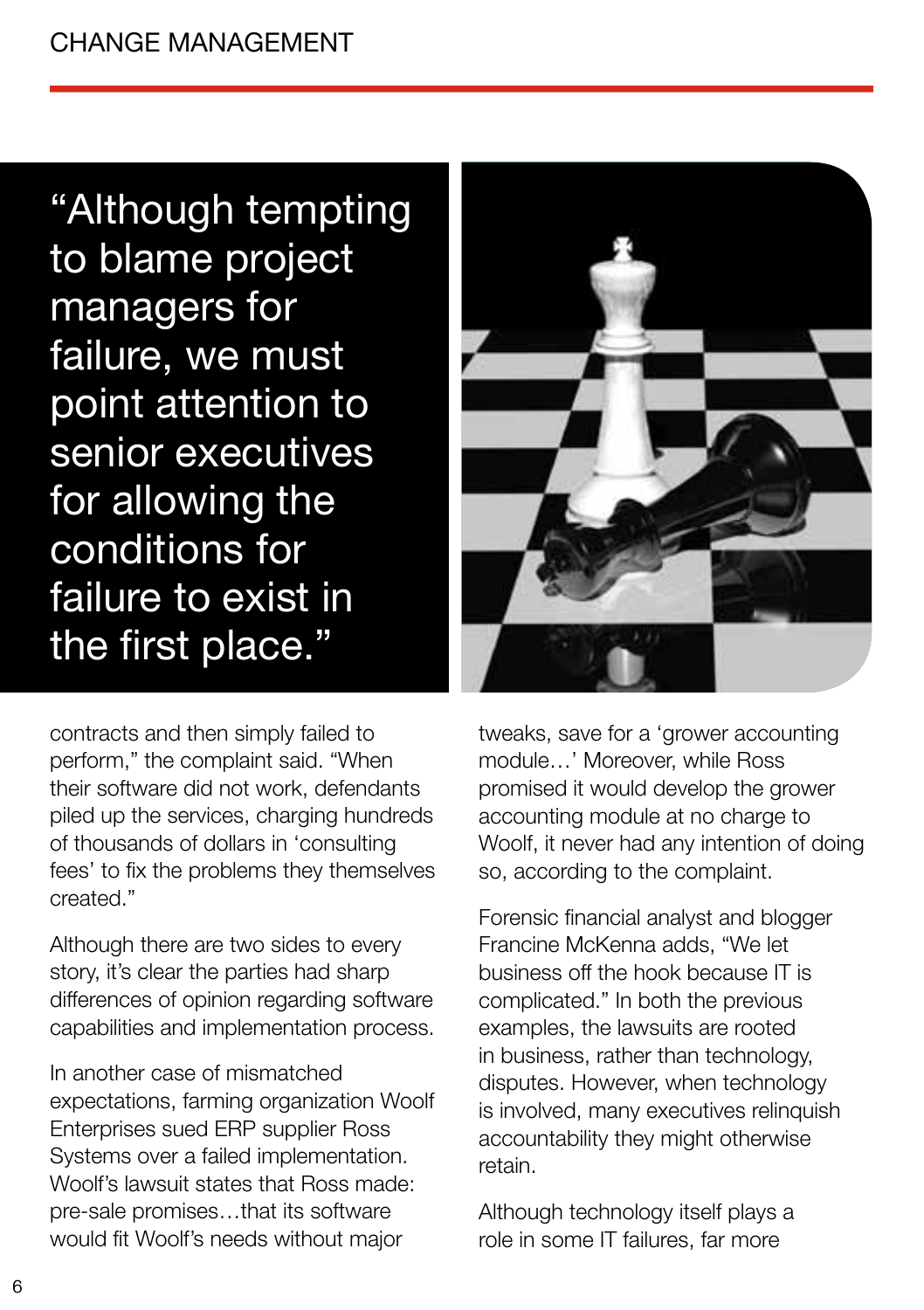often the problem is connected with the customer's inability to cope with organizational change, conflicts with vendors, lack of training and other management issues.

#### Conflicts of interest among customers, vendors and integrators.

Implementing enterprise software typically involves multiple groups, each with its own set of interests, goals, and measures of success. For example, when IBM faced lawsuits in the Philippines over a failed government project involving the company's DB2 database product, tensions rose among the customer, IBM, and the system integrator. All three parties pointed fingers at each other in a series of public accusations.

Similarly, when California's Marin County sued Deloitte Consulting and SAP for fraud, it became clear how conflicting goals and agendas among customer, software vendor, and system integrator could drive failure rather than success on business transformation projects. The Marin County case is a glaring example of a concept we can call the IT 'devil's triangle'.

The 'devil's triangle' principle explains that: three parties participate in virtually every major software deployment: the customer, system integrator or consultant, and the software vendor. Since each of these groups has its own definition of success, conflicts of interest rather than efficient and coordinated effort afflict many projects.

economic pressures can drive software vendors and system integrators to act in ways that do not serve customer interests. It also offers insight into the ways some enterprise software customers damage their own projects.

Many IT projects succeed or fail based on how the three groups manage builtin tensions among themselves. The likelihood of success increases when each group aligns goals and expectations in a spirit of cooperation and mutual benefit. Conversely, implementations fail when greed, inexperience, or arrogance emerge as prominent motivations among participants or stakeholders.

#### Corporate organization structure that conspires toward failure.

Since most CIOs don't have the boardlevel status of other business leaders, they lack the ability to marshal crucial resources that could dramatically improve the likelihood of IT project success. Executive Director of the Center for CIO Leadership, Harvey Koeppel, believes that many companies treat IT as a second-class citizen: "Instead of integrating IT into broader business activities, many organizations position IT as a technology black box."

In my experience talking with a variety of organizations, it is clear that executive attitudes toward the CIO vary substantially. While some organizations treat the CIO as a strategic senior executive, many companies relegate IT to substandard status and prestige. The extent to which the CIO participates as

The 'devil's triangle' explains how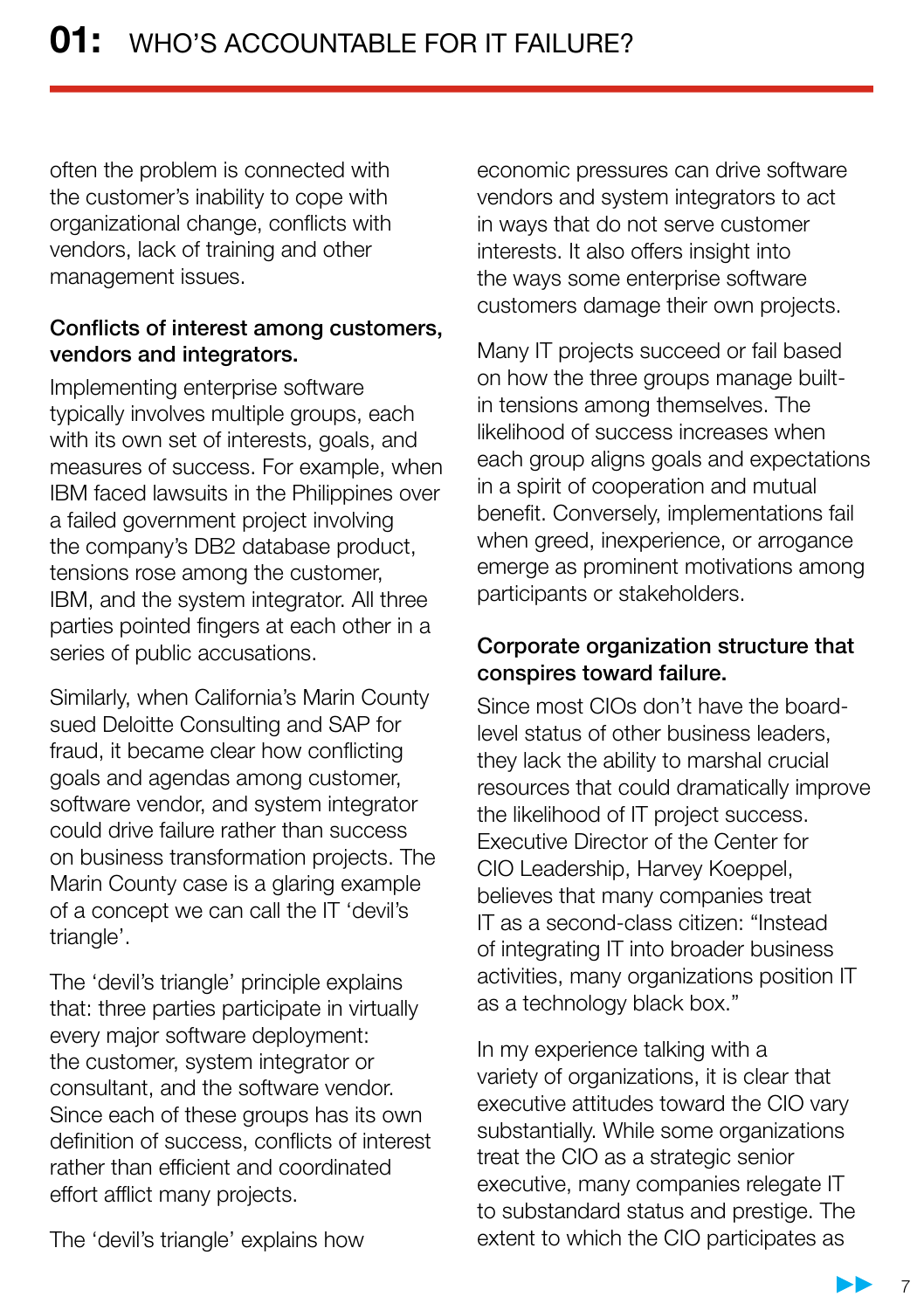a peer with other executives in decisionmaking and external communications is a clear differentiating factor in companies reporting success with IT projects. SAP's Oliver Bussmann, is an example of a CIO who is fully integrated at a strategic management level in the company. In addition to running a global IT shop, Bussmann serves as one of the company's top external voices.

I asked him to explain why this is important: "Today, IT is much more than just a cost center. As CIO, you must remain ahead of new trends, know what is coming, and work out how you can implement without disruption.

The consumerization of IT is the driver for many business decisions today, so the CIO must be a business front-runner and leader, rather than a follower. SAP Global IT is one of SAP's best customers and I share those experiences on our blog. In addition, I have built up many customer relationships via social media channels, which have become an essential business communications tool."

To the extent that IT is disconnected from lines of business, the conditions for failure become intensified. For many organizations, the challenge lies in putting ideals of communication and collaboration into practice. As with all culture change efforts, bringing together IT and the business requires a shared commitment extending over a lengthy period – there is no quick fix.

When discussing this issue with the former federal CIO of the United States, Vivek Kundra, who is now Executive Vice President of Emerging Markets at salesforce.com, he responded: "Even if every IT project in the public and private sectors were successful, end users would still be unhappy with the result. In general, these projects are not designed for today's social era and do not deliver direct value to end-users. There is a huge disconnect between what technology builders create and the value that endusers demand."

It is no coincidence that both these leaders raised the issue of communication when discussing how to overcome

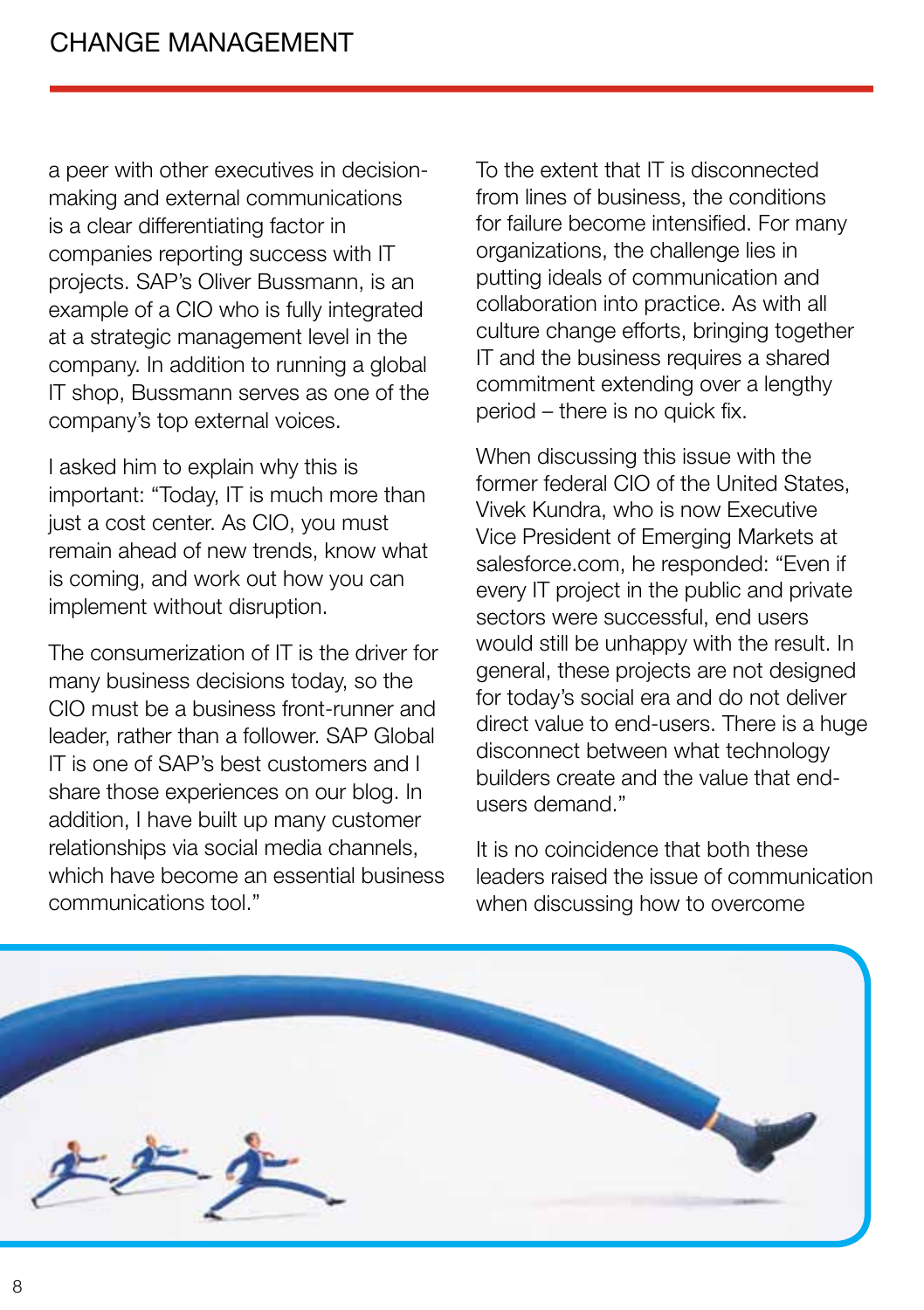structural impediments to IT success. The innovative CIO of Seton Hill University, Phil Komarny, agrees:

"To reduce failures, we must break down the walls between IT and business constituencies, to make everyone a stakeholder and align interests around the table. By engaging in a more social and collaborative dialog with line of business peers, the CIO can bring greater transparency to the entire IT process."

"...far more often the problem is connected with the customer's inability to cope with organizational change, conflicts with vendors, lack of training and other management issues."

#### Risk and accountability

While executives cannot anticipate every risk, current standards of accountability are clearly too low. The incidence of failed IT projects, leading to dramatic examples of waste, remains high and there is little cause to assume this situation will change soon.

Author and Suffolk University ethics professor, Lydia Segal, sees the result as 'economic abuse' on the part of company executives. "Disregard for successful outcomes is the unintended, if frequent, consequence." she says. "We expect senior management to be financial stewards on all matters of material importance, including large IT projects."

And those who assess corporate risk agree. One of the UK's top authorities on managing risk, David Hancock, also refuses to excuse failures, saying, "Executives who do not protect this value are negligent in their duties. Failing IT projects can rapidly erode shareholder value and company reputation."

As evidence, look at these few examples, which do not even scratch the surface of IT failure stories:

- In March 2012, United Airlines changed a variety of ticketing and web systems as part of a merger with Continental. Problems arising from the upgrade caused prominent sourcing blog, SpendMatters to comment on the impact to United's best customers: "across the globe, frequent flyer chaos, even for top-tier flyers, has ensued as a result."
- The National Health Service (NHS) IT failure, a massive project, has ongoing ramifications for system integrator CSC, which is currently negotiating with the UK government. Earlier in 2012, the company was forced to

9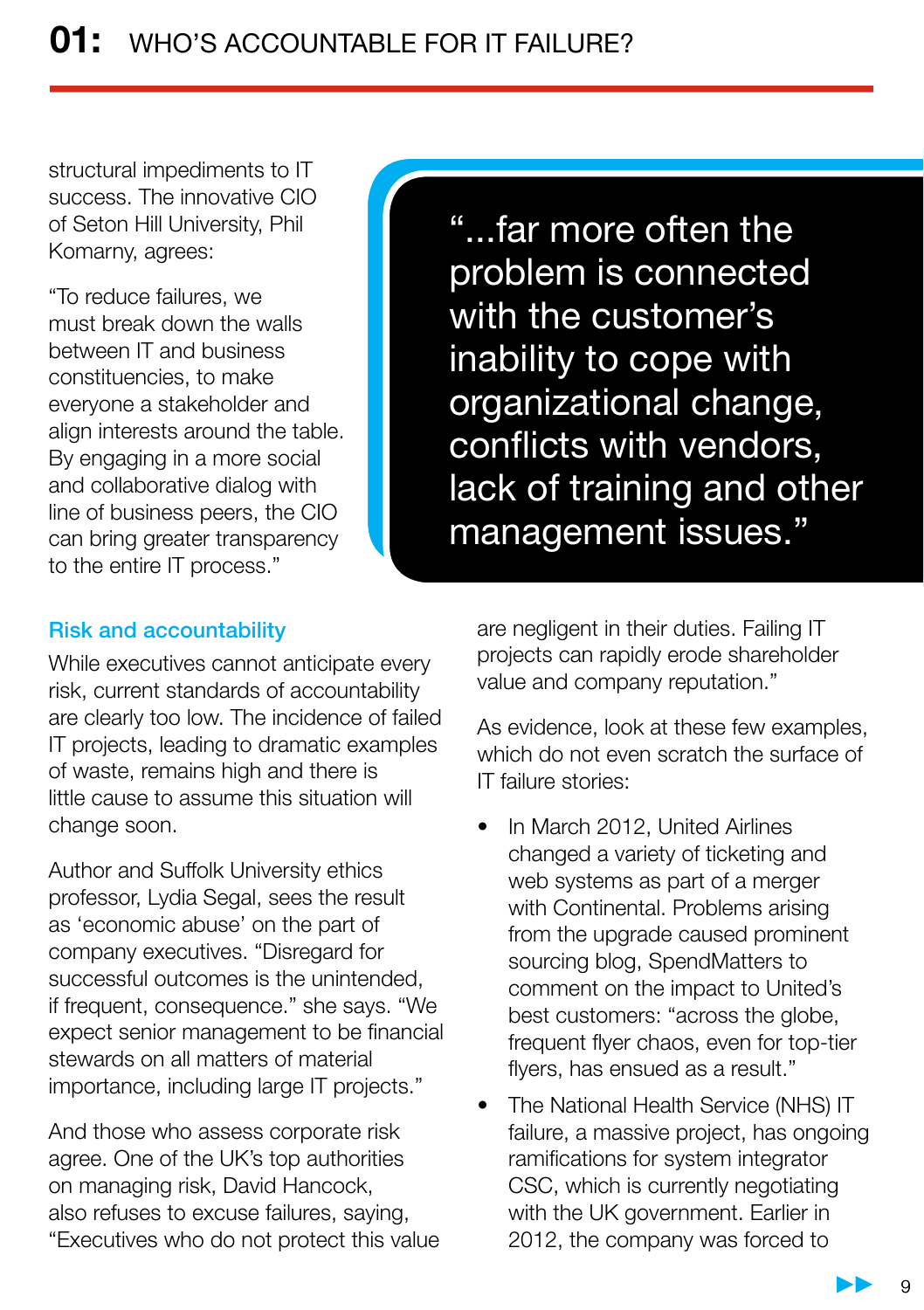## "The more the

board is seen actively sponsoring the change, the greater the acceptance of the change among the employees."

write off almost \$1.5 billion resulting from its participation in the ill-fated National Programme for IT (NPfIT).

- In 2010, publicly traded wood retailer Lumber Liquidators announced a 45 percent drop in earnings, due to 'reduced productivity' associated with its ERP deployment.
- In the UK, in 2010, system integrator EDS was forced to pay £318 million (\$460.3 million) to British Sky Broadcasting (BSkyB) to settle another CRM failure case.
- In 2008, clothing giant Levi Strauss reported a 98 percent drop in net income due to problems with its SAP implementation.
- Also in 2008, retailer J. Crew reported weak earnings due to problems deploying a new CRM system and website.

In 2007, Arizona State University had to bring in armed guards on payroll days, due to problems with an Oracle system. One can only imagine the reputation damage to the university when the Wall Street Journal published that story.

#### Advice for management

IT failures are a by-product of poor management practice and can be prevented. Organizations committed to change and improvement should consider these points carefully.

#### Make your CIO an equal partner in the business.

If he or she doesn't measure up, then find a replacement. Many sophisticated CIOs seek a 'seat at the table,' hoping to forge a genuine partnership with business peers. However, not all CIOs possess the experience and understanding needed to discuss business issues at that level. For the good of all concerned, senior executives should invite the CIO to participate in strategic discussions while demanding that IT play a user- and business-centric role.

#### Enlist the board behind your effort to improve.

The size and scope of many IT initiatives requires approval from the board of directors. Too often, the board is so far removed from IT projects that members do not fully understand the risks and practical realities of complex project execution. Enlist the CEO to champion IT change at the board level – do so by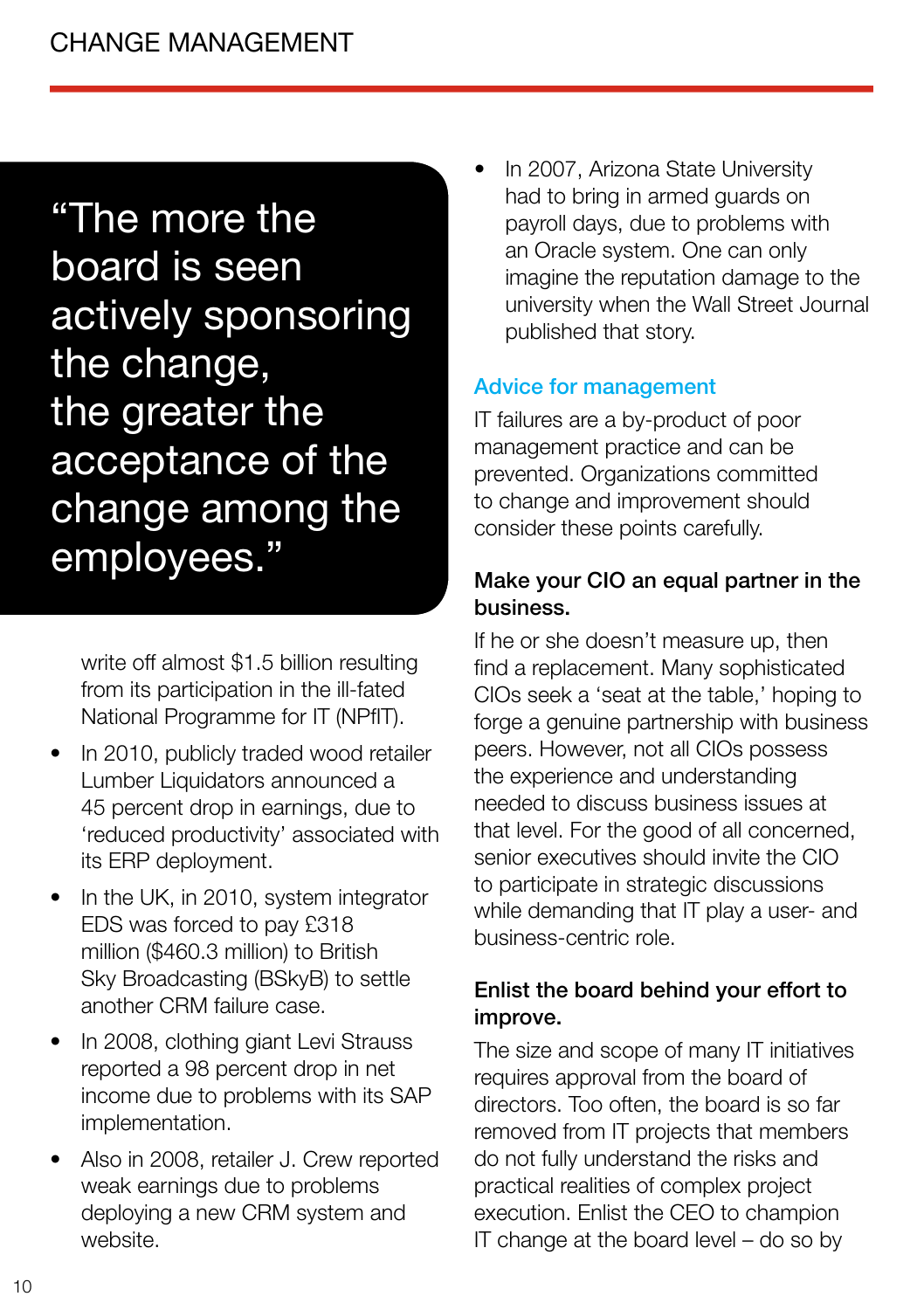

considering the aggregate IT budget and making the strategic relevance of IT to the business as a whole. The more the board is seen actively sponsoring the change, the greater the acceptance of the change among the employees.

#### Take control of change management, the silent killer of IT projects.

Despite lip service to the contrary, most organizations treat change management as a relatively low-priority activity. As a result, change budgets are low and companies do not invest adequately in engaging employees at early stages of change or properly training them to perform new processes.

#### Define success and failure metrics; track progress over time.

Many IT departments track key performance indicators such as system uptime and user logins. However, these technical measures do little to address the underlying reasons for IT failure. Instead, develop metrics related to user satisfaction, collaboration between

business and IT, and senior management support for IT delivery.

#### Acknowledge failure when it happens.

Sweeping a mess under the carpet won't fix it. Transparency can be painful at first, but it also encourages trust and enhances long-term credibility.

CIOs should take personal control to assess and track the buy-in of employees to ensure they:

- are aware of the need for change
- possess the desire to change
- understand what they must do to make the change
- possess the necessary new skills to enable them to handle the changed way of doing things
- reinforce the change over time.

#### Conclusion

Responsibility and accountability for IT project success or failure lies with senior management – transferring blame to project managers or third parties is ultimately a misguided effort that will not solve this massive problem. It is time for the business community to expose IT project failures as an important source of economic waste and take steps to fix the problem.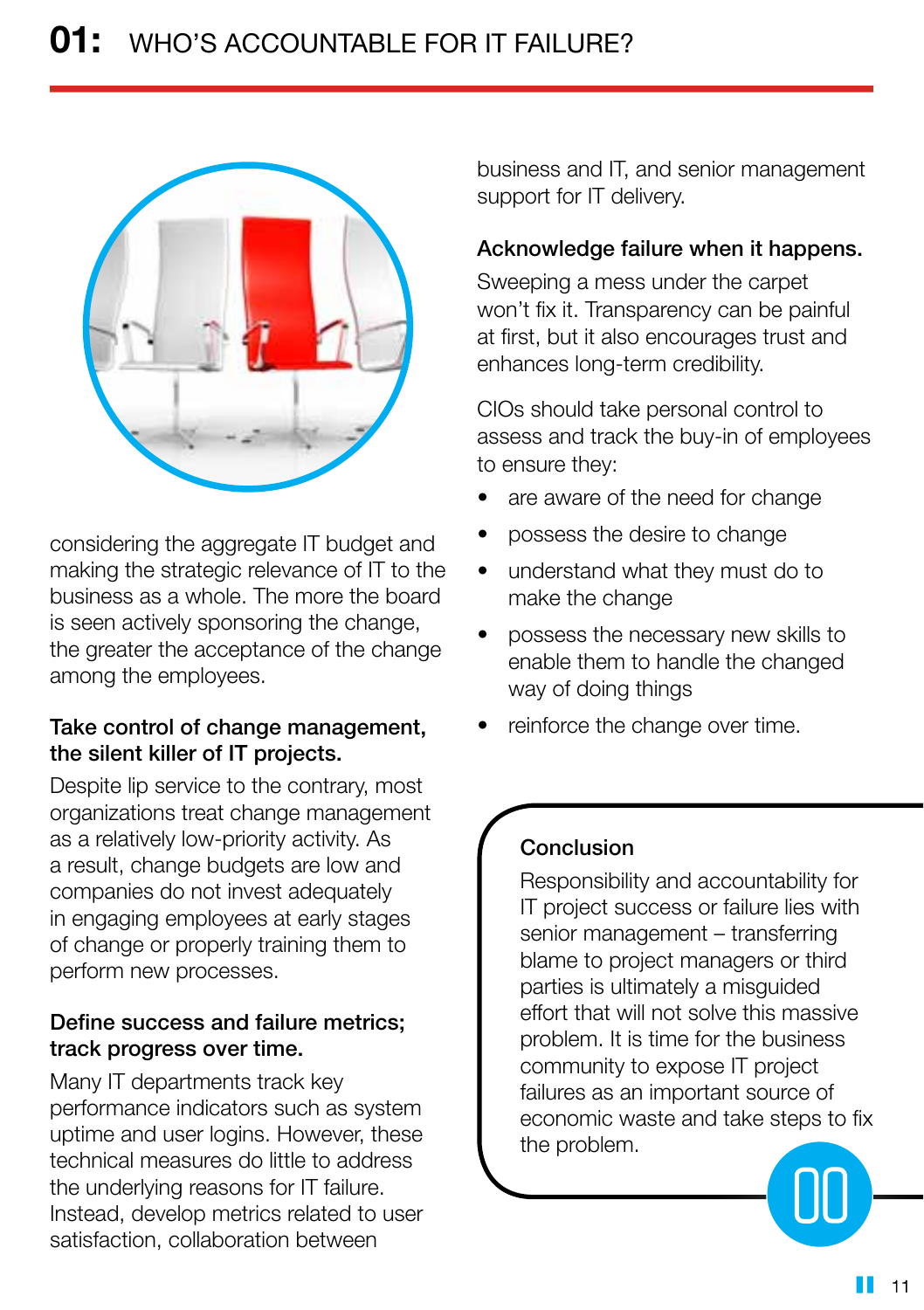# 02: Engaging employees in IT-driven change.

#### Barbara Kivowitz

Senior Partner – im21:innovation/measurement/21st century bkivowitz@post.harvard.edu

#### If you build it, will they use it?

One of the most formidable challenges an organization faces when implementing new technology is simply getting employees to use the tools and the new processes they support. Senior management budgets for development and implementation costs and some software training, but typically under-invests in the change management efforts needed to engage employees in turning technology into the strategic transformation the business expects.

In the 1989 film, Field of Dreams, an Iowa farmer hears a voice insisting he build a baseball diamond in his cornfield. The voice tells him, "If you build it he will come." Luckily for this struggling farmer, tearing up his crops to build the baseball diamond proves to be the right

strategy. The ghosts of a popular but infamous 1919 baseball team show up, and endless streams of people arrive to pay to watch them play. The farm is saved, and dreams do come true.

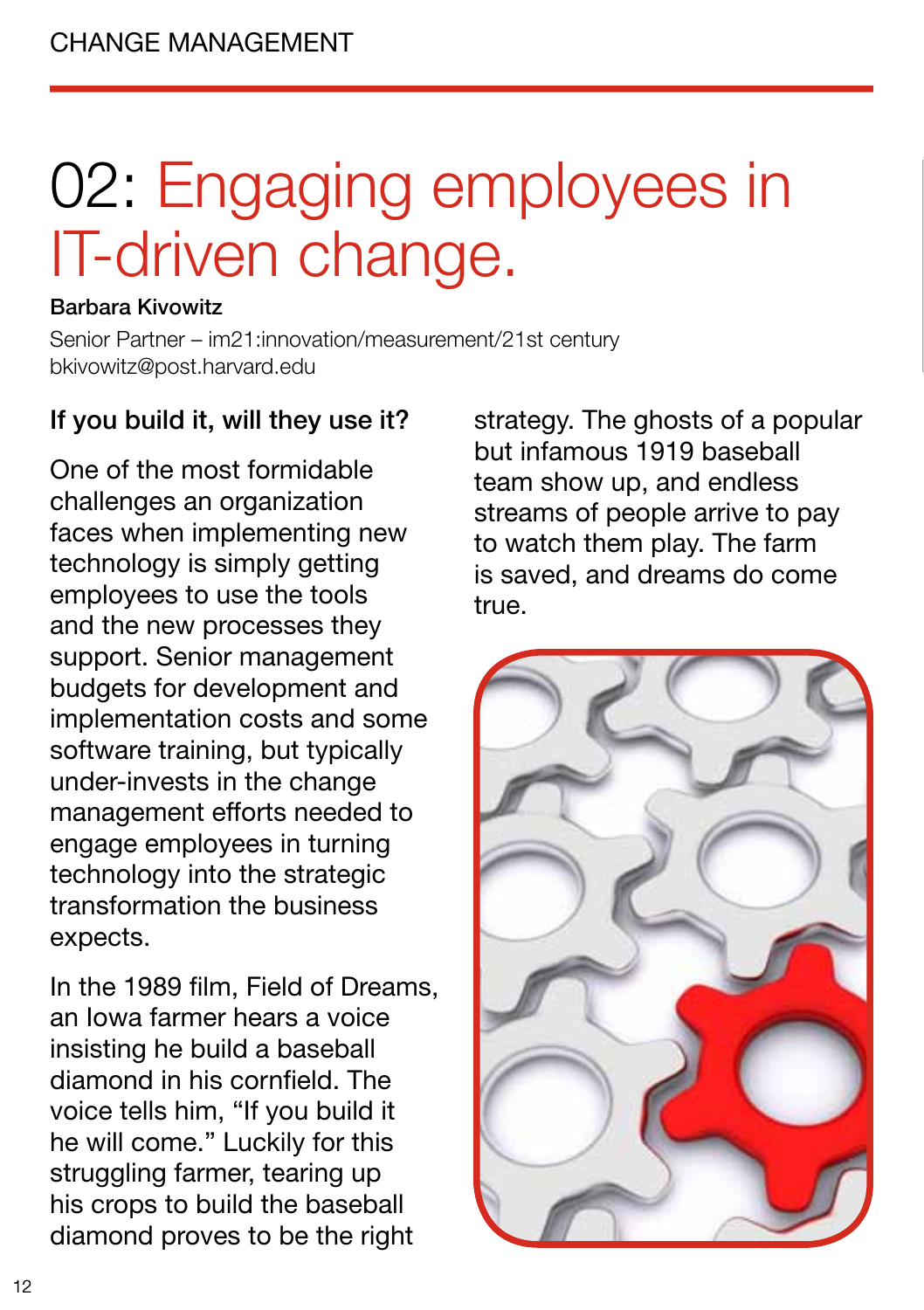## "A change management strategy centered on different approaches to employee motivation is needed."

For organizations, the parallel notion of 'if you build it, they will use it' has similar, compelling authority in too many large scale IT projects, but unfortunately without the magical results. Management introduces new IT systems to support their strategic directions – from data entry to cloud computing. They anticipate that explaining the need for the change, along with rolling out a package of technical training, will enlist employees in rapid adoption and high-value use.

The truth is that if you build a new IT system, some early, entrepreneurial adopters will use it to its full capacity, and even innovate new uses; many will wait, often quite a while, to see if it sticks and how others use it; most will use it at its lowest common denominator level – the level that meets their minimum daily work requirements; and some will plainly resist. In addition, many employees will simply continue to use the old system and bypass the new one altogether. The result is that data winds up bifurcated or duplicated among systems, which is wasteful, costly, and a harbinger of failure.

IT organizations, including CIOs and project managers, often pay insufficient attention to truly motivating business

users and sustaining broad adoption. Motivation is, too often, equated with informing, and while important, this alone is not sufficient. Adoption tends to be an initial focus of investment, but is typically not seen as a longerterm activity to advance continuous engagement and higher levels of use. A change management strategy centered on different approaches to employee motivation is needed.

#### Employees as customers

Underestimating the impact of technology-driven process change on employees is a key factor in IT project failure, even when deploying excellent technology. Overcoming this problem requires a well-constructed change management strategy that understands that the employee is a valued customer, one who, like external customers, has aspirations and loyalties, wants direct benefits from the product, and is part of a system of complex social networks that influence his/her thinking and behavior.

We know from contemporary models of customer relationship development that customers are affected by three primary drivers. These same drivers need to be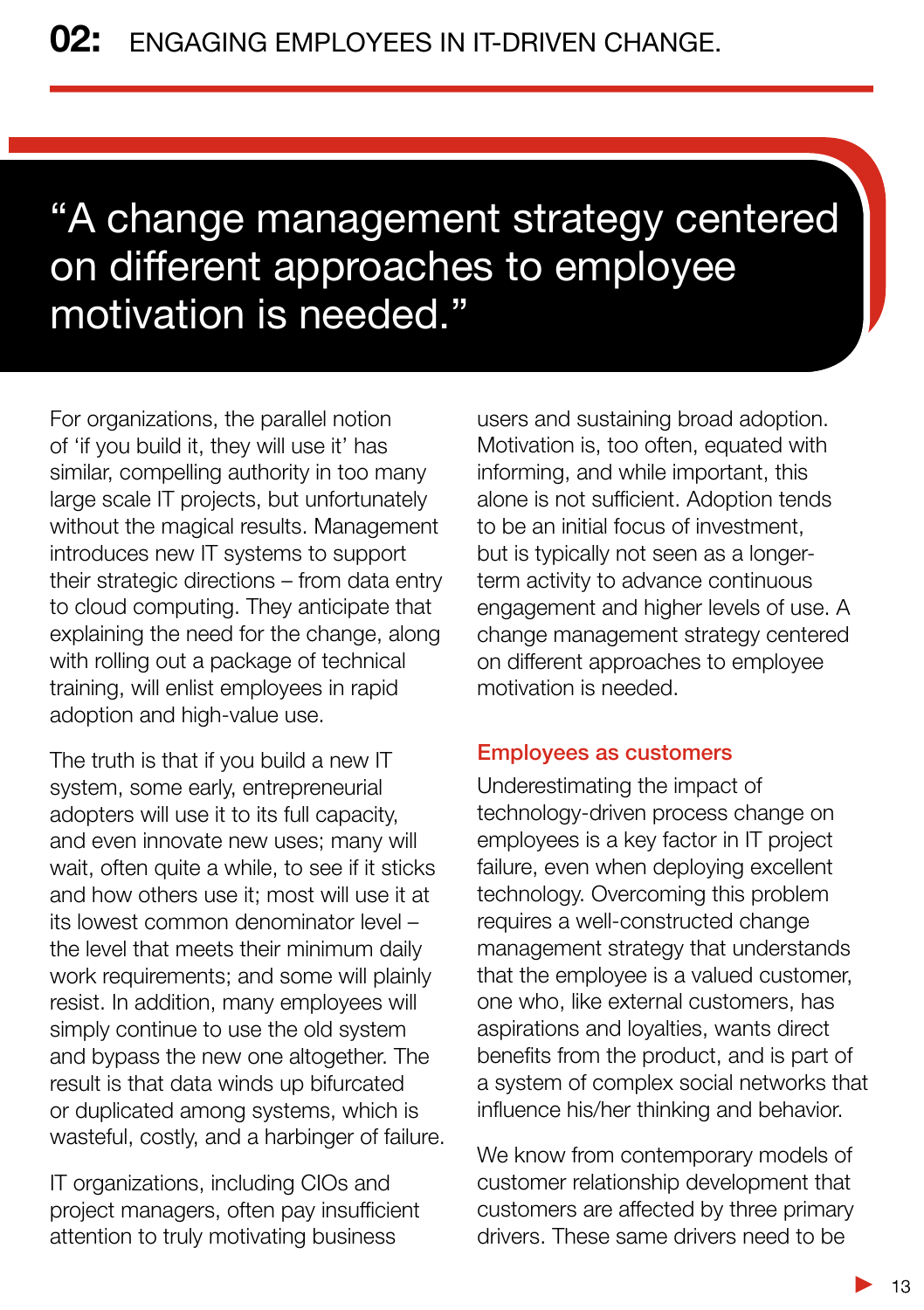applied to employee adoption of new technology.

WIIFM – the product needs to solve a real problem or deliver unanticipated, desirable value.

- P&G's swiffer product line made household cleaning easier, and within five years after its introduction, had earned a 75% share of the quickclean market and revenues of \$750 million a year.
- Apple's iPhone took consumers so far beyond the first tier value of using a touch screen to make a phone call that it delivered unanticipated value, and delight.

**Engagement** – it used to be the case that the organization constructed the experience, and the customer participated, or not. The customer experience has shifted from mere consumption to co-creation.

Threadless, an online t-shirt company started in 2000, used a crowdsourcing, community-based model to solicit designs and engage consumers in an ongoing way. By 2008 they had \$30 million in sales and a 30% profit margin.

Social networks – the relationship consumers have with a company or a product is not a binary one. The decisions consumers make are influenced by the many complex social networks that are part of their personal and professional worlds.

• Yelp is an online social networking and user review website on which 54 million visitors share opinions, read reviews, and engage with each other – in the service of making choices among an ever-expanding volume of options.

#### Drivers of employee adoption of new technology

If we regard employees as customers of new technology and processes, we can apply these drivers to their experience to create more embedded motivation for

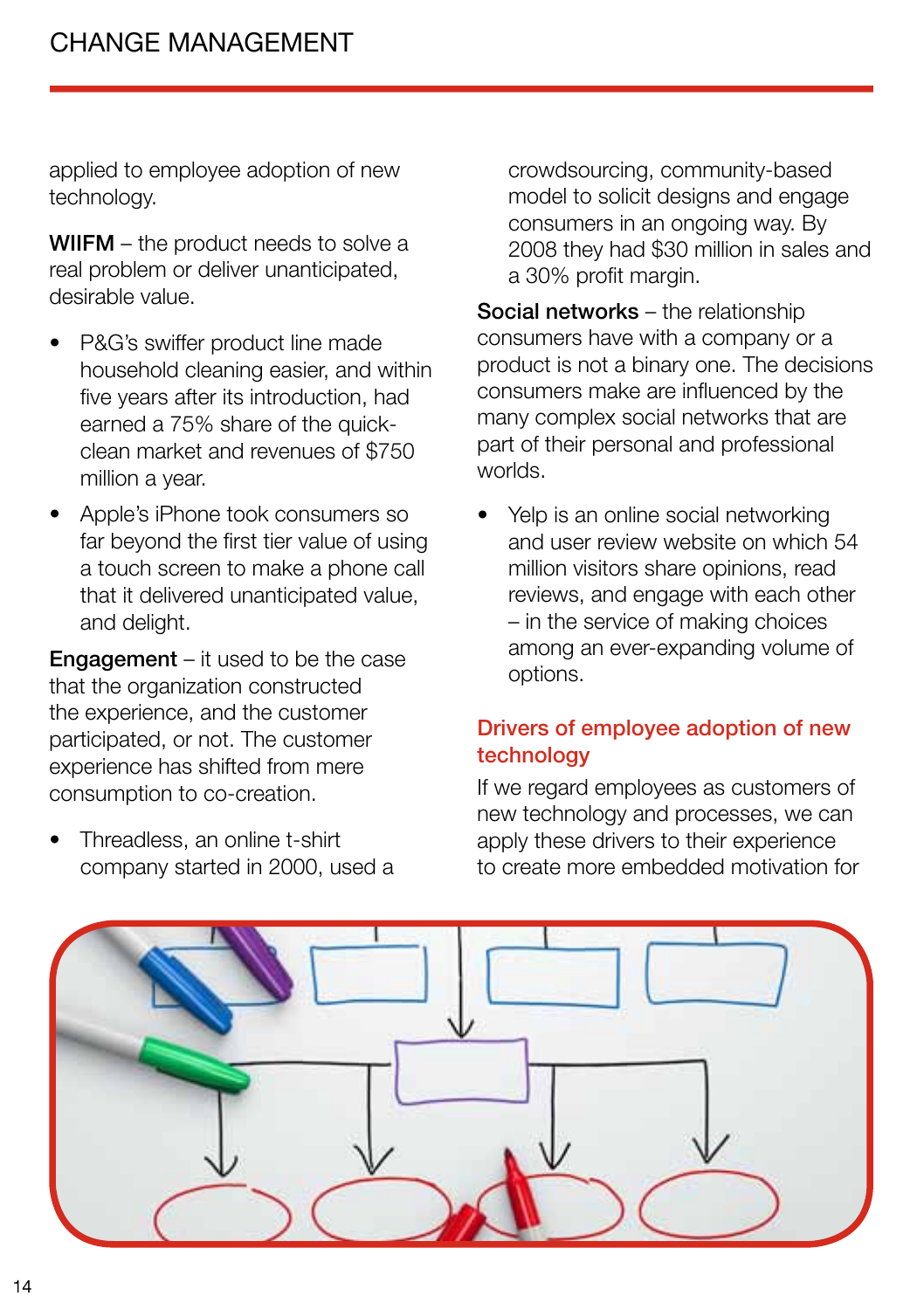"The value of WIIFM (what's in it for me) in encouraging employee adoption of new processes and technology can hardly be overstated."

technology adoption. When activated, these drivers offer a foundation for deriving expected value from business transformation initiatives.

#### WIIFM

The value of WIIFM (what's in it for me) in encouraging employee adoption of new processes and technology can hardly be overstated, but is often misunderstood, in two important ways.

IT-driven business transformation not only requires employees to learn a new tool (which can be challenging), it also enlists employees in the strategy the tool is supporting. This represents significant change in the employees' daily work experience. Too often businesses present the organization's WIIFU (what's in it for us) as if it were equivalent to the employees' WIIFM. What's in the best interests of the business may not be persuasive to employees.

A consumer goods company introduced new call center technology to make employee/caller interactions more visible and provide more incremental measures of effectiveness to support the business goals of improved efficiency, customer

satisfaction, and cost savings. However, these benefits to the company did not have the same meaning to the employees who feared that this improved awareness could result in punitive measures, not benefits. A pattern of less than effective use settled in for many months until management invited groups of employees to provide feedback. It soon became clear that more technical training was not necessary. What was needed was to put in place a system of incentives for productivity that reinforced realistic expectations, along with reassurances that data would be used for instructional purposes, not punitive ones. When the company finally discovered and responded to the employees' WIIFM, rather than continue to reiterate the corporate WIIFU, the results were rapid.

The second misunderstanding is that too often the WIIFM is equated only with money. Many companies give employees a bonus for advancing to higher levels of certification with a system. While this can be effective for a subset of employees, it is important to recognize that incentives for technology adoption can take many forms: formal and informal status elevation, career advancement,

> $\blacktriangleright$ 15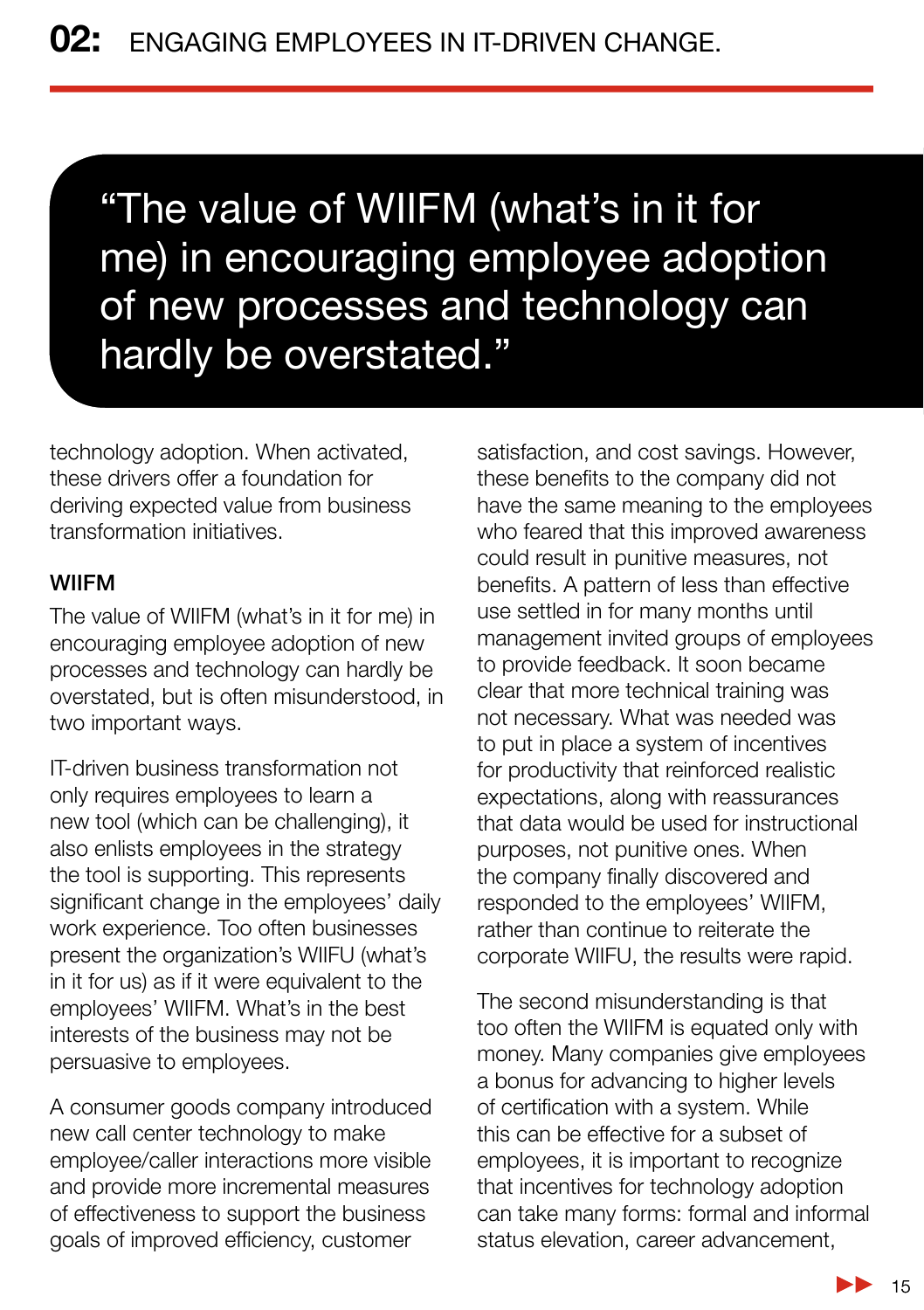availability of learning and growth opportunities, access to expertise and/or senior management, recognition in social networks, increased ability to influence future directions, and contributing to a higher good.

Recognizing the importance of the WIIFM factor and matching the incentives to the people are necessary elements of shaping genuine and long lasting change.

#### Engagement

Engagement of employees in decisionmaking is a significant element in creating successful change. Employees are far more likely to embrace change when management invites their meaningful participation in making decisions and shaping the change.

However, management may fear that engagement means decision anarchy and information inundation. To mitigate these concerns, it is necessary to develop appropriate strategies and protocols so that employees clearly understand how they can best contribute.

The first set of protocols should address the areas in which inclusion is being sought and the authority that attaches

to that inclusion. Inclusion scope could be about product selection or design, or about process development. Inclusion authority could be at the level of actual decision-making, or it could be at the levels of: data gathering, reviewing options, providing feedback, and co-designing deployment or training processes.

The nature of employee engagement needs to match the organizational culture, the need for accelerated adoption, and the impact the new tools and processes will have on employees. The more inclusive the culture, the more critical rapid adoption is, and the greater the impact on employees - the higher the level of engagement mechanisms needed. At one medium sized design firm, known for its highly democratic, consensus-driven culture, employees were included in deciding what CRM technology was to be purchased and worked directly with the vendor to customize it.

Judicious use of social business tools such as wikis, blogs, and collaborative workspaces can promote transparency and inclusion. These tools can be used to

"Employees are far more likely to embrace change when management invites their meaningful participation."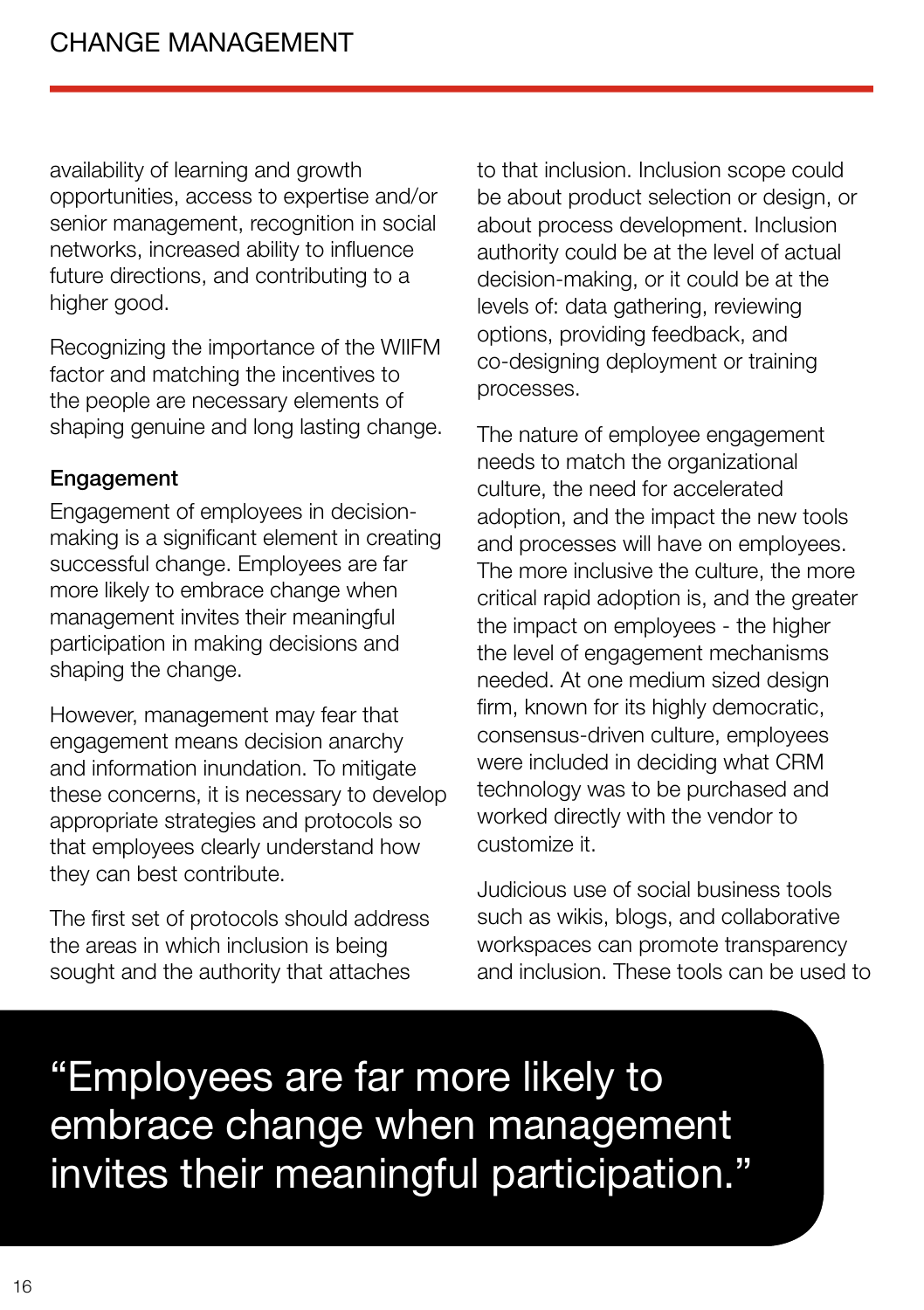

solicit broad-based input, poll employees, and gather survey feedback.

Leadership can also act in deliberate ways to deepen engagement. A highimpact intervention leaders can make is to reach out directly to stakeholders and employees and personally explain, listen, and respond. This emphasizes the importance of the change and of the role of the employee. Although concepts and styles of leadership shift, when change is urgent and transformational, there is no substitute for direct dialogue with the people affected.

Another often over-looked engagement tool can be the judicious use of honest fear. Although awkward to discuss, fear often lies at the heart of technology transformation. Fear says, "If we don't make this change, we will suffer serious consequences, won't be competitive, will lose market share, won't attract top talent, or we will be forced into layoffs."

In many situations, these fears are realistic and underlie the necessity for business transformation. Nonetheless, senior management is often reluctant to introduce fear into change communications to avoid demoralizing employees. However, the harsher truths (when balanced with hope) can be important motivators of behavior change.

When management pulls back the curtain to show employees not only the benefits of the change but also the negative consequences of remaining static, employees may respond to the full honesty and rally, and even come up with their own innovative solutions. When combined with careful messaging and a clear strategic context, fear is a truthful message that can help engage employees in change.

#### Social networks

Social networks consist of formal and informal connections among people across boundaries and outside of hierarchies. Although employees belong to a team and department, their social systems also include trusted colleagues, go-to experts, connectors (who forge relationships), activists (who make

 $\blacktriangleright$  17

17.17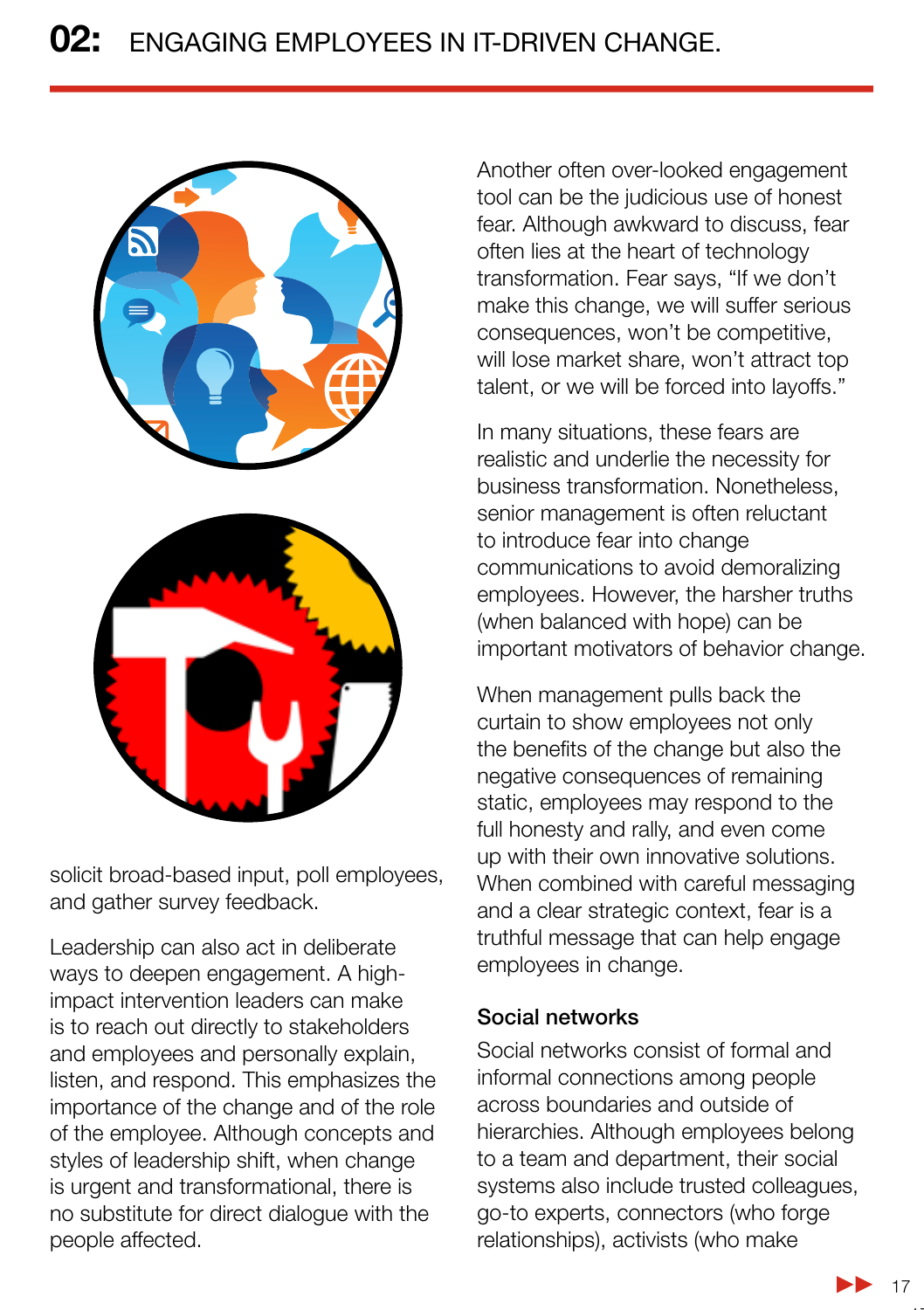things happen), and people outside the organization. These social networks can become dynamic channels for quickly disseminating information and driving change. Smart organizations access these social connections to accelerate communication among workers involved in business transformation projects.

One approach to using the power of social networks is to identify key social connectors - those who serve as 'hubs' and regularly connect to many others. By engaging them as change activists, you can set in motion waves of influence that can more rapidly foster broad acceptance across the organization.

One large health care system was in the process of rolling out an electronic health record technology throughout its hospitals and ambulatory practices. The second biggest obstacle was the complexity of the technology and the medical coding structures. The biggest obstacle was clinician resistance to having technology intrude into their time with their patients.

It became apparent that some pockets of advocacy were emerging. Some clinicians were beginning to realize that sharing health information was improving the patient experience and fostering a more team based approach to care. These clinicians were informally influencing their immediate colleagues into being more open to working in this new way. Eventually, these clinicians were recognized and more formally elevated to the status of 'super users' and were tasked to influence, educate and support their colleagues. The

informal social network was appreciated and transformed into a more deliberate network of influence.

#### Conclusion

The impact of IT driven business transformation initiatives on the daily work experience of employees can be significant. Change management that approaches employee motivation through a customer lens needs to be an essential component of these projects. Motivated, engaged employees can accelerate and even expand the value the business expects to derive from its investment; conversely, the behaviors of disenfranchised employees, even well intentioned ones, can result in serious delays and derailments.

When employees are seen as valued customers of new, internal products and services and are engaged in benefitting from and shaping the experience of change, not only does the likelihood of project success increase, but the good will and motivation of the work force become available for additional value creation and innovation.

Without a well-designed change management plan that motivates employees to use the new IT systems and the processes they support, the risk of expensive IT failure rises dramatically. Change management needs to be integrated as a key element in all successful IT-driven business transformation strategies.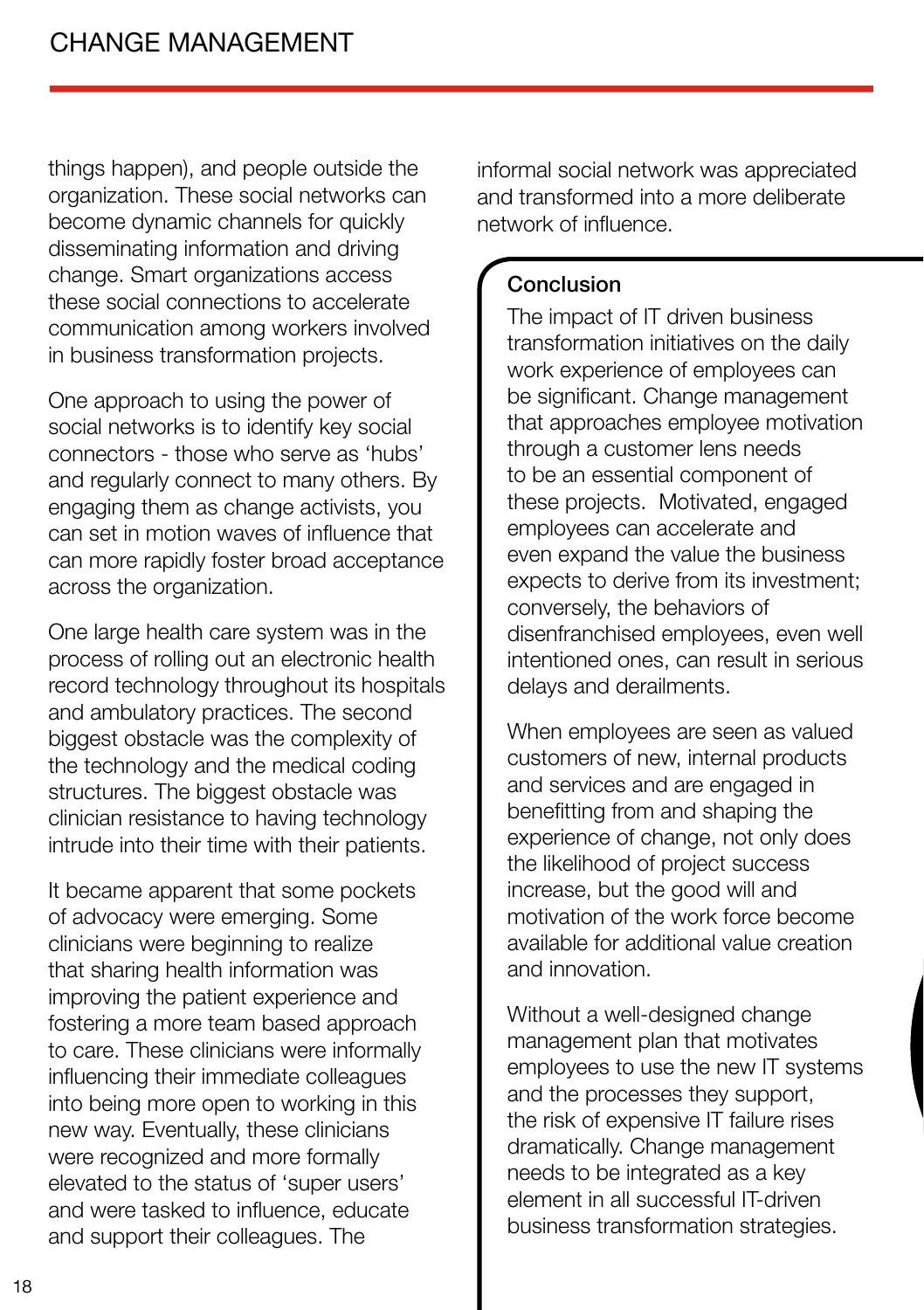### 02: ENGAGING EMPLOYEES IN IT-DRIVEN CHANGE.

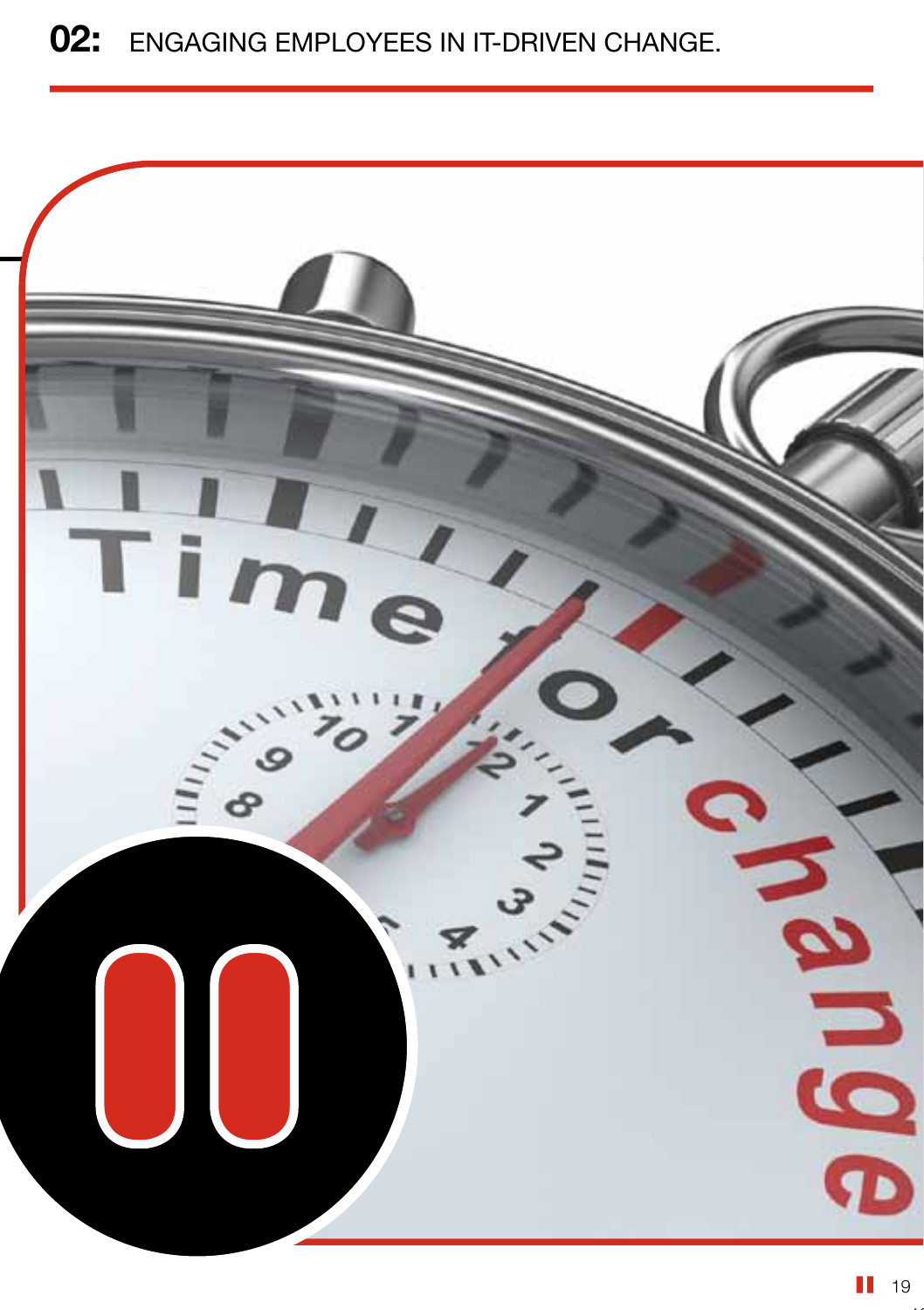# 03: Fixing the failing project.

#### Todd C. Williams

Author of "Rescue the Problem Project: A Complete Guide to Identifying, Preventing, and Recovering from Project Failure" (AMACOM) Blog http://ecaminc.com.

#### Understanding the problem's scope

A project falters; the project team scrambles looking for a fix. Some succeed in correcting the issues, most do not. The best they are able to do is to apply some process as contingency. Unfortunately, the project's stumble is only the first of many ill-fated steps. Failure's relentless gravity pulls the project closer to a painful termination. This predictable plot assumes that the original obstacle causing the stagger was due to the project and under their control. Unfortunately, projects are only part of a much larger system. That system, whose major constituents are the organizations around the project, has a much greater effect. Without addressing the problem project in a holistic approach, band-aides, bandages, and plaster casts are the tools of recovery, where new pavement on smooth ground would properly address the root cause.

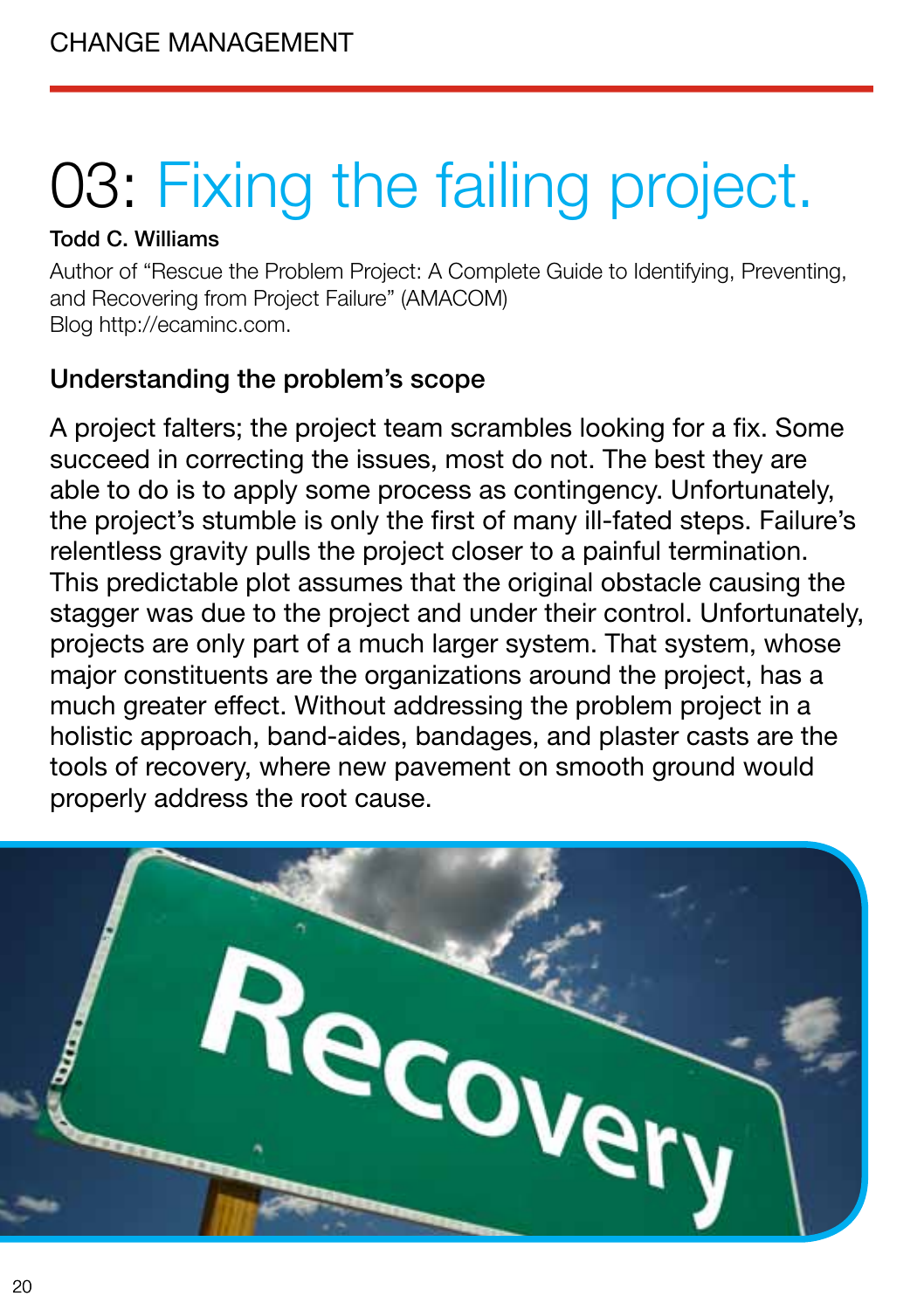Before we can proceed down the path of recovery, we must admit there is a problem and it will require more than the people that created it to identify and solve it. Pride, ego, emotion, denial, and inertia bias our view of the situation. Where the objective views of others are invited, the chances of rescuing the project are far higher.

#### Executive's contribution to project success

Few would question that executives are responsible for aligning projects with the corporate strategy. These senior level advisors must also ensure these initiatives continue to support these goals as business conditions change. To achieve this, executives must be engaged with the project—from inception and continually monitoring the project throughout its life. This requires more than ensuring the project maintains its scope, schedule, and budget; projects must deliver value. Too many projects start with the inspirational support of upper management, but as the project progresses, executives disengage, unable to see or straighten out the misalignment. This wastes company resources and hinders its ability to deliver.

#### Reaching for the latest technology the shiny ball syndrome

Too often, project teams (both customers and suppliers), become enamored by numerous non-critical features, the shiny ball of new technology, or excessive process and drift from the project's strategic aims. The project

executives (everyone from the sponsor, portfolio managers, PMO directors, up to the CEOs) need to monitor and guide projects to maintain their alignment, while the project manager shepherds the project within the approved scope, schedule, and budget.

#### Value and the executive

Executives have the responsibility of maintaining a focus on supplying value. Understanding the customer's business is critical to accomplish this. Rather than pedantically ensuring project charters, work breakdown structures, risk registers,

> "Too many projects start with the inspirational support of upper management, but as the project progresses, **executives** disengage, unable to see or straighten out the misalignment."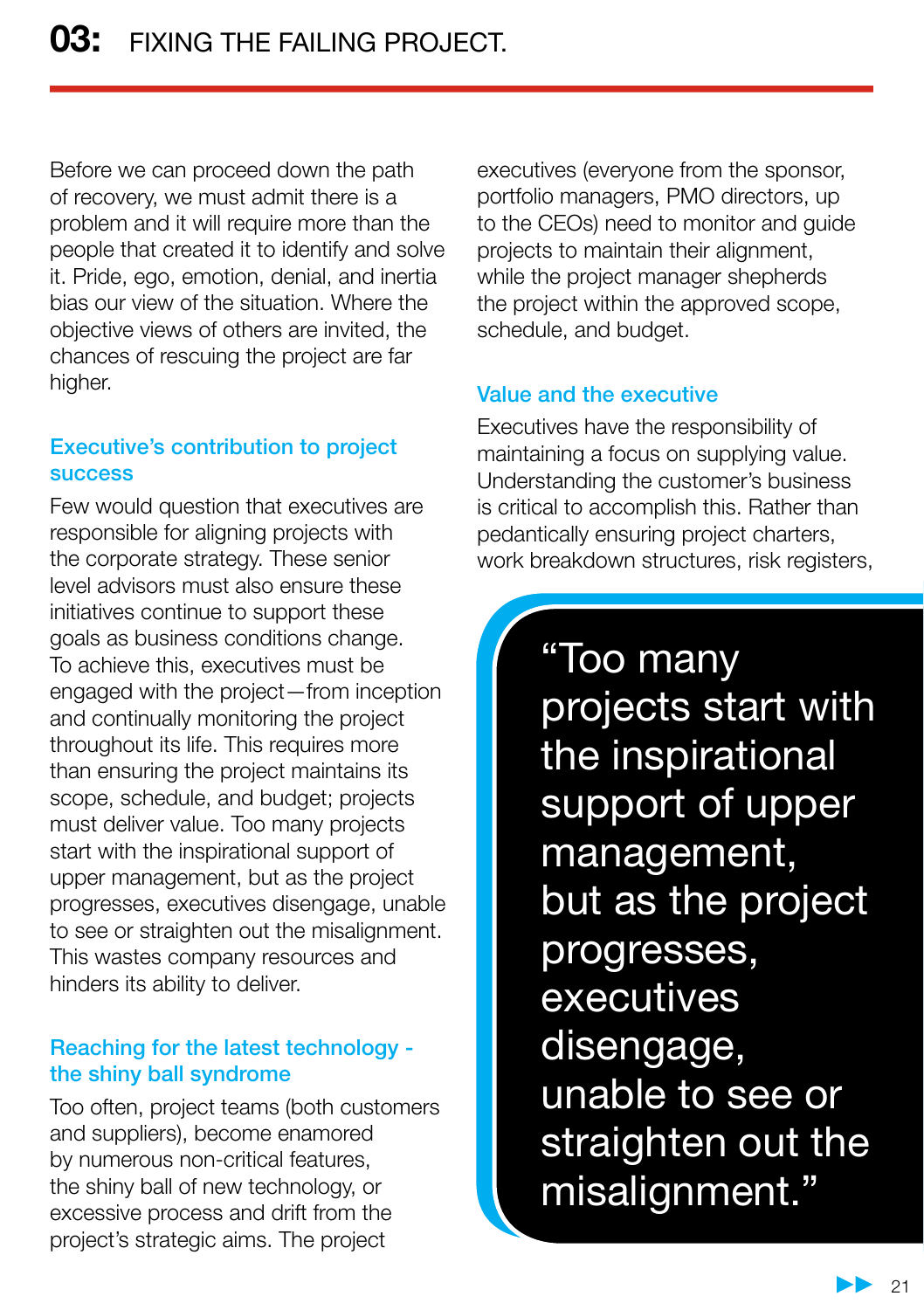#### change management





and the like, are complete to an arbitrary standard, senior managers need to make certain their contents indicate that the project is delivering the appropriate value. This goes far beyond the question "Is this document complete?" The question needs to be, "Does the document's content add value?" If the document fails to do this, the project is heading in the wrong direction. Project executives need to continually monitor value using all means available and realign projects that are not providing value or cancel them.

Value is a subjective measure.

Mathematical models fail to capture it—value is not a ratio of what has been expended on the project compared to expectations. An undertaking can nicely meet those parameters and never meet the customer's needs. Rather, value is the sum of the tangible and intangible, measureable and immeasurable benefits.

#### Tighter supplier-customer integration

To increase the project's value, tighter integration between the customer and supplier is paramount. The most effective method in achieving this is enabling the project team to be involved with the customer at the project's inception months before a project team is normally assigned. Whether an internal or external project, early engagement with the customer highlights subtle but important distinctions in the requirements. In many cases, the limiting factor is the project team's management. They focus on the short-term expense or are concerned about individuals stepping outside their roles and interacting with a customer.

#### Addressing project rescue with logic

Unfortunately, due to inadequate executive leadership, projects fail. They fail at an alarming rate. The solution is the methodical, calm approach of auditing the project's current state, analyzing the options to make it successful, negotiating a new approach, and implementing the new plans.

#### Gathering the data

The first step, a project audit, acquires the data to drive the project rescue.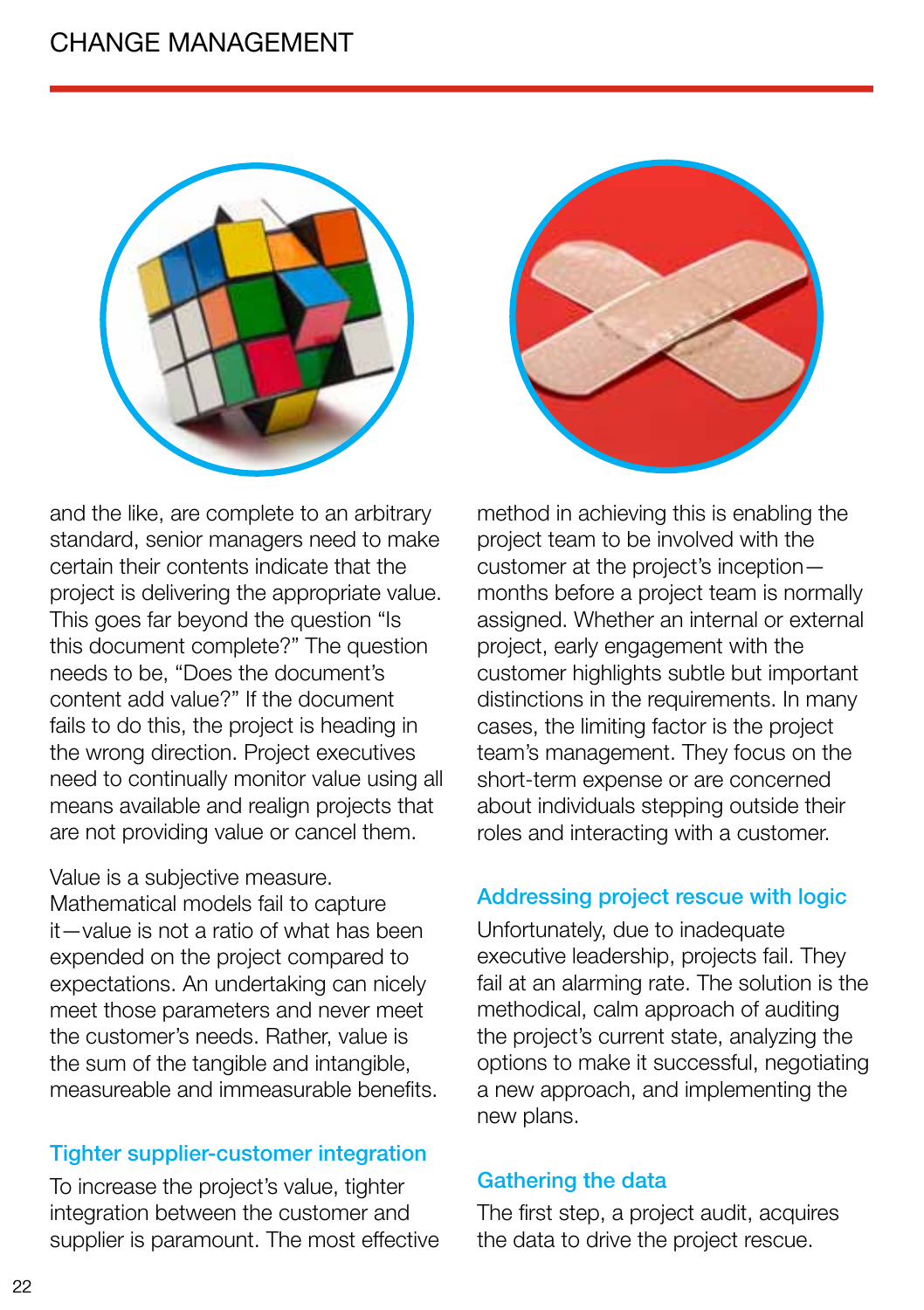Like the well-accustomed financial audit, this phase is an objective, nonjudgmental data gathering exercise. Few, if any, actions are taken. The positive unintended consequences of the audit are: increased communication and reduced chaos.

Analyzing the information, the second step, identifies the root causes of problems, and formulates a recovery plan. The most critical work is associating problems with their sources so the originating flaw may be addressed and fixed. Correcting the root problems eliminates them from affecting this and other future projects. Unfortunately, in the mayhem, haste, and short-term concern of the cost for fixing most projects, this essential step is sacrificed. This is a key management oversight that inhibits learning from our mistakes.

#### The project's new plan

The recovered project's plan is necessarily different from the original. Something on the project must change, time has been lost and money spent, one or both are over budget; otherwise, the project would not in the red. Stakeholders will need to approve the changes. Therefore, the third step is negotiating and approving the new plan. Gathering an understanding of the problems, identifying the root causes, and developing plans to address them, gives the negotiation critical information. First it lends creditability to the negotiation that the new solution is better than the original and, most importantly, it provides that quantitative data of the effort required. Once the negotiation is complete, the

Unfortunately, due to inadequate executive leadership, projects fail.

root causes can be addressed and the new plans executed. Addressing the root causes prior to re-launching the project makes it run like any successful project.

#### The rescue is its own project

Thinking of the recovery as a project itself requires that you understand and acquire stakeholder agreement on the rescue's deliverables. Hence, there are actually three projects in every rescue effort. The recovery project is sandwiched between two other projects—the failing project and the new successful project. The recovery process generates multiple corrective actions that will predicate the new successful project. Corrective actions are a major and often overlooked recovery project's deliverable. Properly applying these corrective actions solves the problems so they will not reccur on this and future projects.

Experience shows that most problems have little to do with the project's internals. The most common are related to the organizations that are responsible for the project. How the project was

23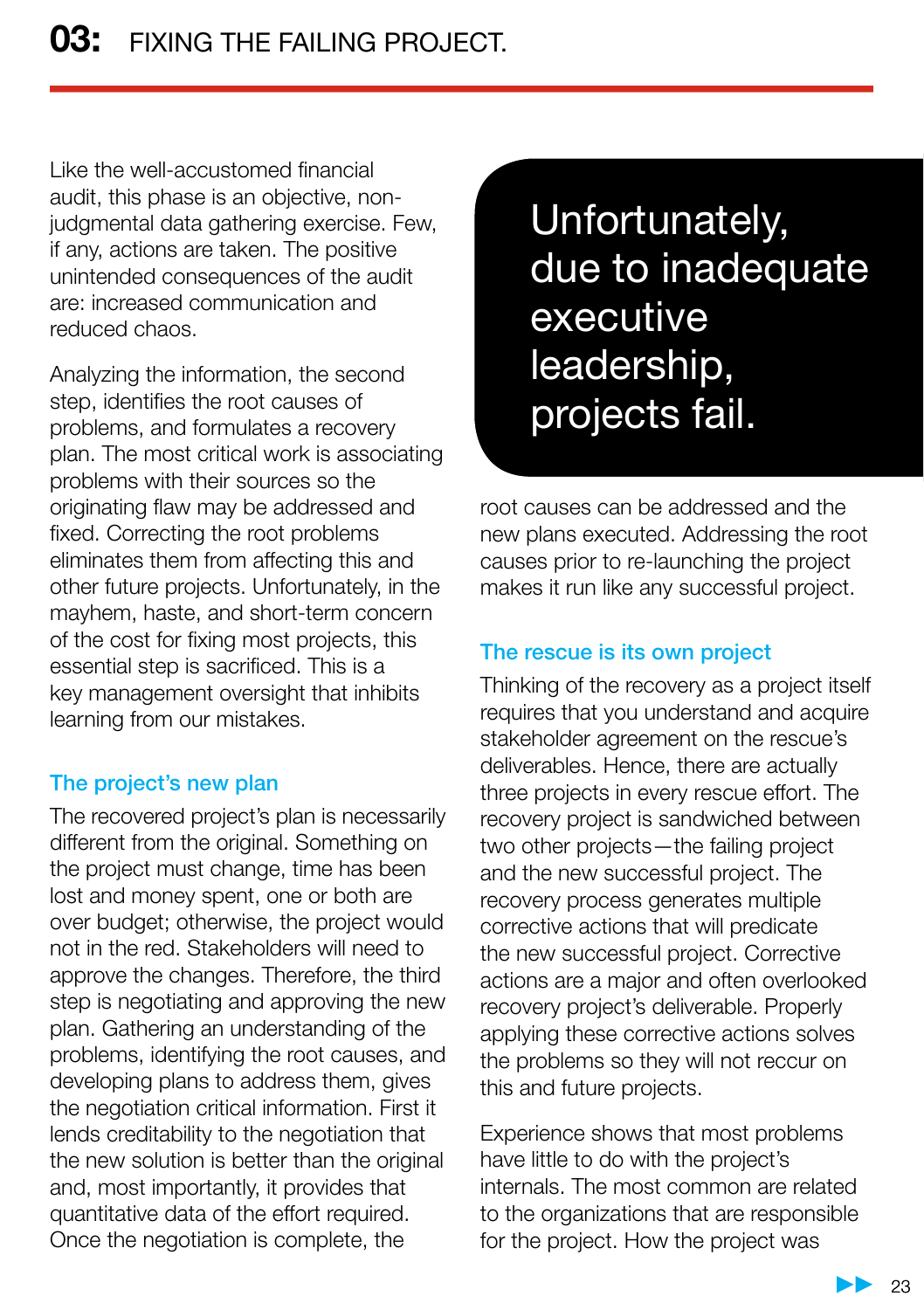conceived, its size and complexity, inadequate managerial support, or the organization's lack of discipline or draconian policies and procedures are by far the most critical in dooming a project. These problems need to be fixed in the organization, rather than in the project and require a leadership that allows them to be corrected.

To understand the depth that you must go to identify and solve the root cause, we can look at a common issue for system integrators. Integration projects often get into trouble because they assign people with inadequate skills do the work. There are two commonly perceived solutions to this problem:

- 1. train team members in the required skills; or
- 2. replaced them with appropriately trained resources.

Ignoring the excessive cost involved, this fails to address the problem. In the audit, the recovery manager must understand why resources with improper skills were assigned to the project. It is surely not the individual's fault. A combination of policies generates this problem.

For example, companies that do system integration must keep their staff billable, therefore they have rules to use all internal resources before bringing in outside help. The policy, however, to train those internal staff to ensure they have the right skills is usually missing. To solve this, leadership must factor training into the organisation's overhead or the project's time and budget. By omitting

it, they will bid a lower price, overlooking the obvious obstacles of attempting to complete the project with deficient resources. The result is another failed project.

#### Leading your leaders

At this point, many would throw their hands up in despair, surrendering to the notion that only executives can fix the problem. Executives do not have an exclusive on leadership. Leadership is a trait that all of us should be honing regardless of our organization's culture. If the organization's leadership is faltering, a little upward leading is necessary. Four of the rules for leading up are:

- 1. Be dispassionate. Objectivity is paramount. Passion is what everyone says they want, but when solving problems, emotions flare. Sticking to the facts builds confidence and averts angry interchanges. Remove any bias, by making sure the pros and cons are objectively laid out in a logical, decision-making manner.
- 2. Explain the problem. As so elegantly said by NASA's Mr. Wayne Hale<sup>1</sup>, "remember that your leaders are not very smart." Assuming your leaders know the detail, or even the subject, of the issue you are addressing is a fatal mistake. You know every intimate detail of what you and your team are working on; your leaders do not, nor should they. They need the problem explained in concise, high-level, decision-making terms so they can give informed direction.